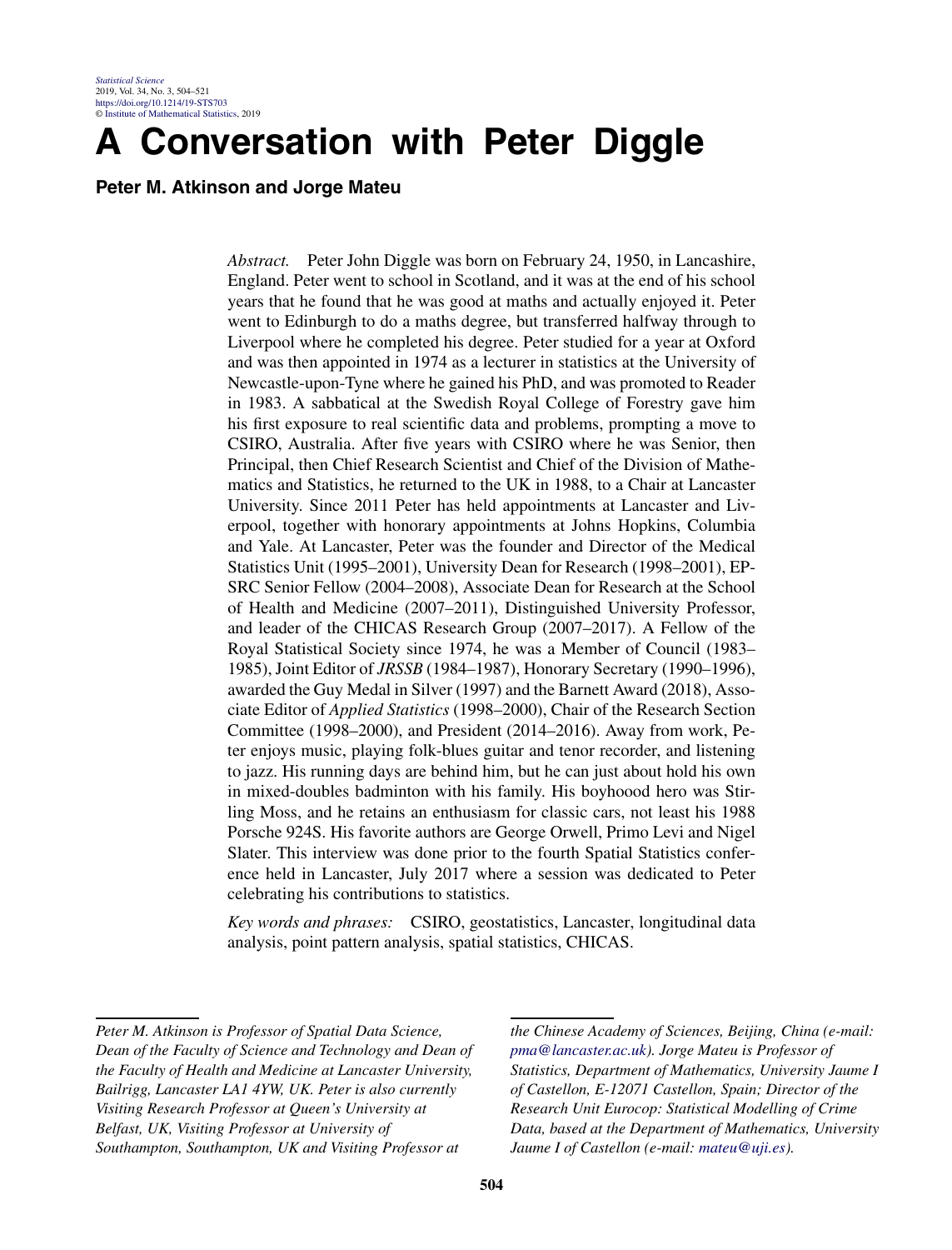

FIG. 1. *Peter*, *age* 6, 1956.

This conversation took place in Lancaster in June 2017, during a research visit of Jorge Mateu. The nearly four-hour conversation was recorded and then transcribed. Several parts have been lightly edited and reorganized for clarity. The interview questions were designed to provide the desired coverage and balance. We also tried to draw on our personal insights into Peter's character and his unique contributions to the scientific community.

Lancaster, June 2017.

## **1. EARLY YEARS, EDINBURGH, LIVERPOOL, OXFORD, NEWCASTLE-UPON-TYNE AND CSIRO**

**Pete and Jorge:** Thanks Peter for doing this, we really appreciate it and it's really nice for us to do it.

Peter: And I appreciate it very much. It's quite humbling, really.

**Pete:** There are about nine questions in this first section. Tell us about your early years. What led you to undertake a Bachelor's at Liverpool in Computational and Statistical Science?

Peter: It was a very indirect route. I suspect, like most people of my age in your teens, I basically went to university to carry on doing what I was good at during school. I was educated in Scotland, where the secondary curriculum is much broader than in England. So in my final school exams I took mathematics, physics, chemistry, English, history and French, and I often say that if I had been educated in England and I had had to make a choice two years earlier, I would have probably done history; I probably wouldn't have done mathematics. It was only really at the end of my school year I not only found that I was good at maths, but that I actually enjoyed it. So I went to Edinburgh to do a maths



FIG. 2. *Peter* (*left-seated*) *with friends after BSc graduation*, 1972.

degree. As I say, I was living in Scotland at the time and I remember the advice our head teacher gave us when it was time to apply for university. It was basically "Which ones of you want to go to Edinburgh? And which ones of you want to go to Glasgow? And which ones of you want to go to Aberdeen? And that was the sum total of the advice he gave us. So I went to Edinburgh. But I then fell ill and I missed a year of my education with the start of what turned out to be a life-long illness. After that I really was very unsettled. By that time my parents had left Scotland and moved to Merseyside. So I transferred halfway through my Bachelor's degree to Liverpool. And again intending to do a degree in maths, but that was when I really got interested in statistics. The seed had been sown in Edinburgh because statistics was part of the maths curriculum, obviously, but in particular that's when I was taught by Julian Besag and he was really inspiring.

**Pete:** Where was that?

**Peter:** Liverpool. Julian was an inspiring teacher and so it was under his influence that I graduated in Computational and Statistical Science, which for me was mainly statistics plus some computer programming and numerical analysis.

**Pete:** But that was the next question really. I presume that degrees in computational statistical science were not common in 1969.

Peter: Indeed! It was a very farsighted move on Liverpool's part. They had a maths department, which was pure and applied, and they had a separate department, which had computer scientists—which was a very young discipline in 1972-numerical analysts and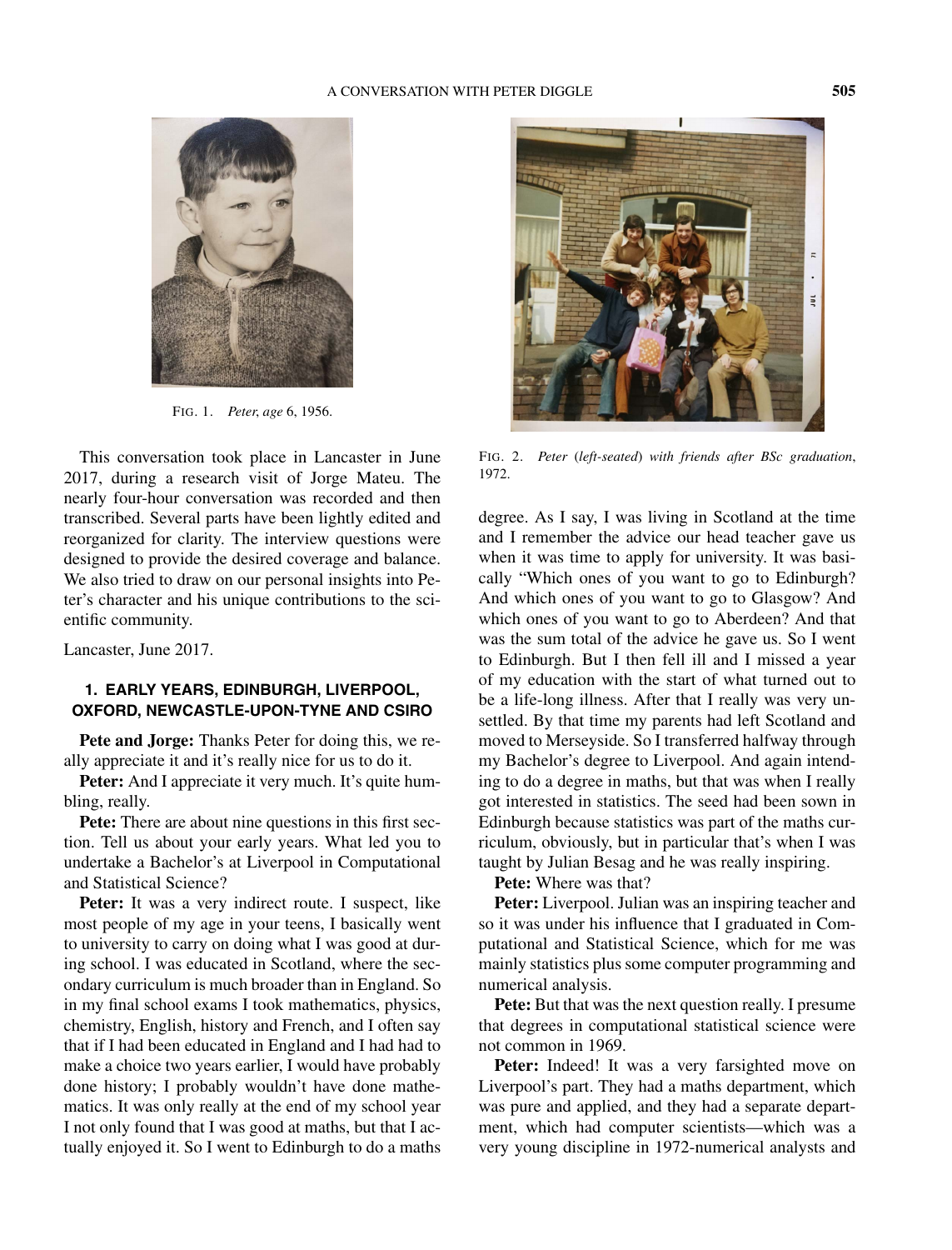statisticians. And the curriculum allowed you to mix and match across those three subjects and to do a little bit of continuing maths. But they also offered what would nowadays in modern jargon be called 'pathways'. Rather than people just choosing modules at random, they said well if you enjoy statistics, here's a suggestion, and if you enjoy computing, here's a suggestion. So I did a fair bit of numerical analysis, I did a little bit of applied maths, and a lot of statistics.

**Pete:** So, tell us about Oxford. Was that a fundamental learning period for you and it sounds like, from what you just said, Julian Besag had a big, big influence on you. So how did that carry through? Who influenced you at Oxford?

**Peter:** Oh yes, absolutely. Well, the way that came about was very simple. Quite late on in my final year, having been interviewed for and offered a job in the civil service, as a statistician, I decided actually that I wanted to carry on and do a PhD. And so I asked Julian's advice. He had started his postgraduate academic career in Oxford as a research assistant for Maurice Bartlett. So he basically said Bartlett was wonderful, and pretty obviously having got the encouragement to apply to Oxford, I also applied to Cambridge and to Imperial, and basically Maurice came up with an offer for a funded place and so off I went and I worked with Maurice Bartlett for a year, intending to do my DPhil. But then Maurice said he was buzzing off to Australia and I thought "Hmm, that's not so good" because to my surprise in those days—1972–3—there wasn't a statistics department at Oxford at all! Maurice Bartlett was head of what was called a Department of Biomathematics, and it had about six academic staff. It was very small and I was one of two research students. So it really was not a strong department, I mean, it had a fantastic person as its head and everybody in it was very talented, but it wasn't the powerhouse you would imagine it to be as it is today. So I then wrote to Julian saying Maurice is buzzing off, how about if I come back and do my PhD with you? To which he said, fine. So yes, I went to Liverpool, after one year at Oxford where I took a master's by research with the work I'd done in my first year, and went back to Liverpool in September 1973 to do my PhD at Liverpool. Now, between me making these plans and arriving in Liverpool, Julian phoned me up one day and said he'd been asked to apply for a senior post at Newcastle. He also said they'd got a junior job going as well, they'd got a readership and a lectureship. So if I apply for the readership, why don't you apply for the lectureship? So I said, OK, that sounds like a plan. So I applied for the lectureship from Oxford. And then I arrived in Liverpool and I said "I got my application in", and Julian said 'Oh, I've decided not to apply".

## **Pete:** *Laughs*

Peter: So there I was on 1st October, you see, coming back to Liverpool to do my PhD and a few weeks later I got an interview at Newcastle and got the job. So in the January after one term at Liverpool I took up a lectureship in Newcastle-upon-Tyne. So that was how I found myself at Newcastle and at that point Robin Plackett took me under his wing and said "Well, you should still finish your PhD". So my PhD is actually a Newcastle PhD which was done as a member of staff.

**Pete:** Did you start immediately or did you start as a lecturer and then pick up your PhD?

**Peter:** Well, I was appointed as a lecturer from 1st January 74 and I simply did what academics do; I did research, I taught, and when I'd got enough to write up as a thesis that's what I did. So for me there was no point at which I particularly took time out from being a lecturer. I just did it. And it took quite a long time and Robin was getting a bit impatient with me and so he said "Okay, if you submit your PhD, you can have a sabbatical". So, that was the stimulus to write it up. Because in those days you couldn't just put papers in, you had to write a thesis, so I did have to write a 200 page document, which was essentially a rewriting of my papers, which by then were trickling out. And then I got my sabbatical in 1978 and I went to Sweden for six months.

**Pete:** What drew you towards ecological applications at that time?

**Peter:** Well, that was really a by-product of getting interested in spatial statistics because it was a very young discipline, at the time and, in particular, Julian always emphasised the importance of statistics being related to science. So although he was a very gifted researcher in theory and methods, he was always pushing the need for statistics to be relevant to science. And in those days there were very few datasets around, but one of the main sources of datasets was ecology, because ecologists had been interested in how plant communities occupied space. And in the ecology literature there were a few canonical datasets, collated by techniques like quadrat sampling, for example. So I really got into ecology more or less because that was where a lot of the applied spatial statistics action was in the early 70s. And the other area, which isn't quite ecology but it is related, is forestry, where of course for many years foresters had been interested in actually understanding and estimating how many trees they have in a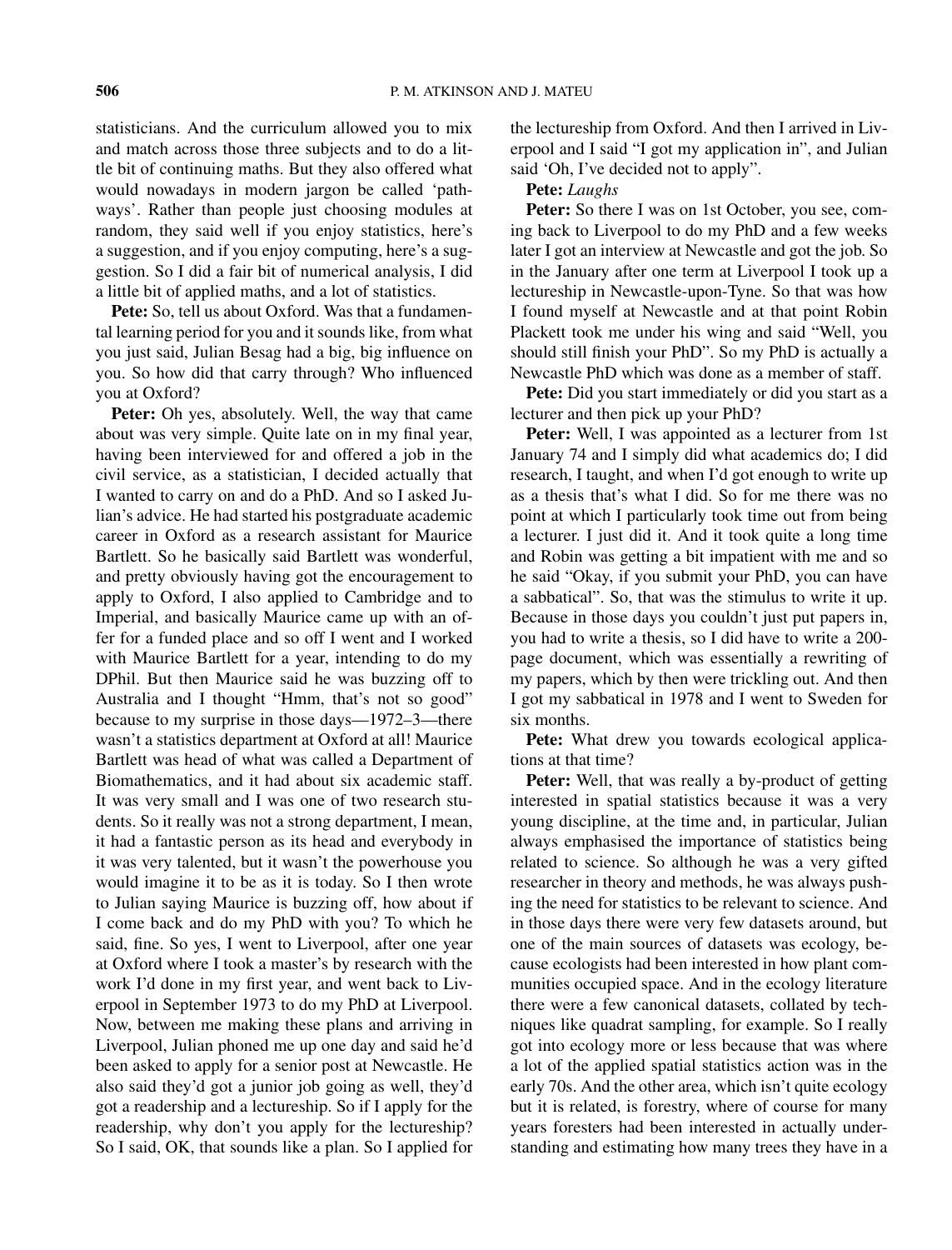forest, if they distributed uniformly through the forest or there are clumps. So those questions were all being published in journals like *Ecology* and *Forestry* in the 50s and statisticians were picking those up in the 60s, early 70s and so I just sort of fell into that particular avenue of application, almost by accident really. And when Maurice was head of a Department of Biomathematics, I remember asking him in my naivety, "why is this called Biomathematics?" And he said because that's what it is, everything we do is related to biology. Fair enough. So in that environment, although I was only there for a year, it was natural to look for applications in biology rather than in some other field that might have presented itself.

**Pete:** In those early years, through starting to do research and the PhD, what was the biggest thing that you were working on?

**Peter:** Well, initially it was things that really look incredibly primitive and naive these days. I mean, simply defining a set of models that can generate spatial patterns that were either completely random, or more regular than random, or more clustered than random, and simple methods for testing empirically which of those three things prevailed. And I look back now and I think I was very fortunate to be starting off at a time when very simple questions hadn't been answered and, therefore, you could publish stuff that editors of good journals today wouldn't look at. So my first paper was published in *Biometrika* but it wasn't by modern standards at all a deep paper. It was simply saying: here's a way of modelling clustered point patterns and here's how some simple estimators behave when the data are generated by those patterns. So they were very simple questions, but they did get me interested in the general area of point processes and over the years I then was, sort of gradually, learning a lot from other people mainly, developing a more general interest in spatial point processes and in spatial statistics more generally.

**Pete:** Everything's easy once somebody has shown you how. But it's a privilege, isn't it, to be there at the right place at the right time?

**Peter:** Absolutely! In the mid-70s, we ran a series of short conferences on spatial statistics, each of which had maybe 30, 40, 50 people at it, and essentially everybody in the country who worked in the field was there. And I remember that in the first one we organised—it was in Newcastle, and I was the local organiser—there might have been 30 people in total at the conference, and at one point we got this letter (because in those days it was a letter, it wasn't an e-mail) from David Cox saying he'd like to come. And immediately, of course, I was phoning round and everyone was really excited that David Cox was coming to the conference. But it really was a world in which you could count the number of senior investigators in spatial statistics on one hand and it was basically these investigators and their students who came to the conference. So it was very much an emerging field. Although I discovered much later in my career that of course there was a lot of stuff going on in other places under different names, most notably geostatistics, which in those days was not connected to mainstream spatial statistics at all. It was an entirely separate field.

**Pete:** So you made Reader at Newcastle and then moved to Australia. That's a big move. What motivated that?

**Peter:** Well, that was part of what really I think has been a continuing direction of travel in my career. Going back a little bit, when I went to Oxford to do a DPhil, I thought it was going to be in stochastic processes. And the first conference I went to was a conference on stochastic processes—I hardly understood a word that was going on. And I thought, this isn't what I want to do. But I'm always grateful for that grounding in stochastic processes because I always approach statistical problems from the point of view of building a stochastic model and then doing the inference, rather than trying to think of a kind of statistical method first. I try to think of modelling the process, that's always the way I start. But going back to those days then, so having found myself doing spatial statistics and with the offer of a sabbatical, I had a certain aversion to going to America at that time because I thought, what I now know is a quite false perception, that American statistics was highly theoretical. I didn't even know there were such things as Biostatistics departments. And one of the key names in spatial statistics in the 70s was Bertil Matérn. So I discovered that Bertil Matérn worked in Stockholm at the Royal College of Forestry and I wrote to him and said "Could I come and do a sabbatical with you?" And he said: you can, but I will have to attach you to some of our projects. So I said that's fine. So he then offered me six months' sabbatical in which I spent one month working with him in Stockholm, four months working in a forestry field station in rural Sweden in a little place called Garpenberg and one month in Uppsala, working in the other campus of the college. So that was when I first encountered real applied statistics. I was essentially the only statistician in this place. I was working with foresters, discovering that running little Mickey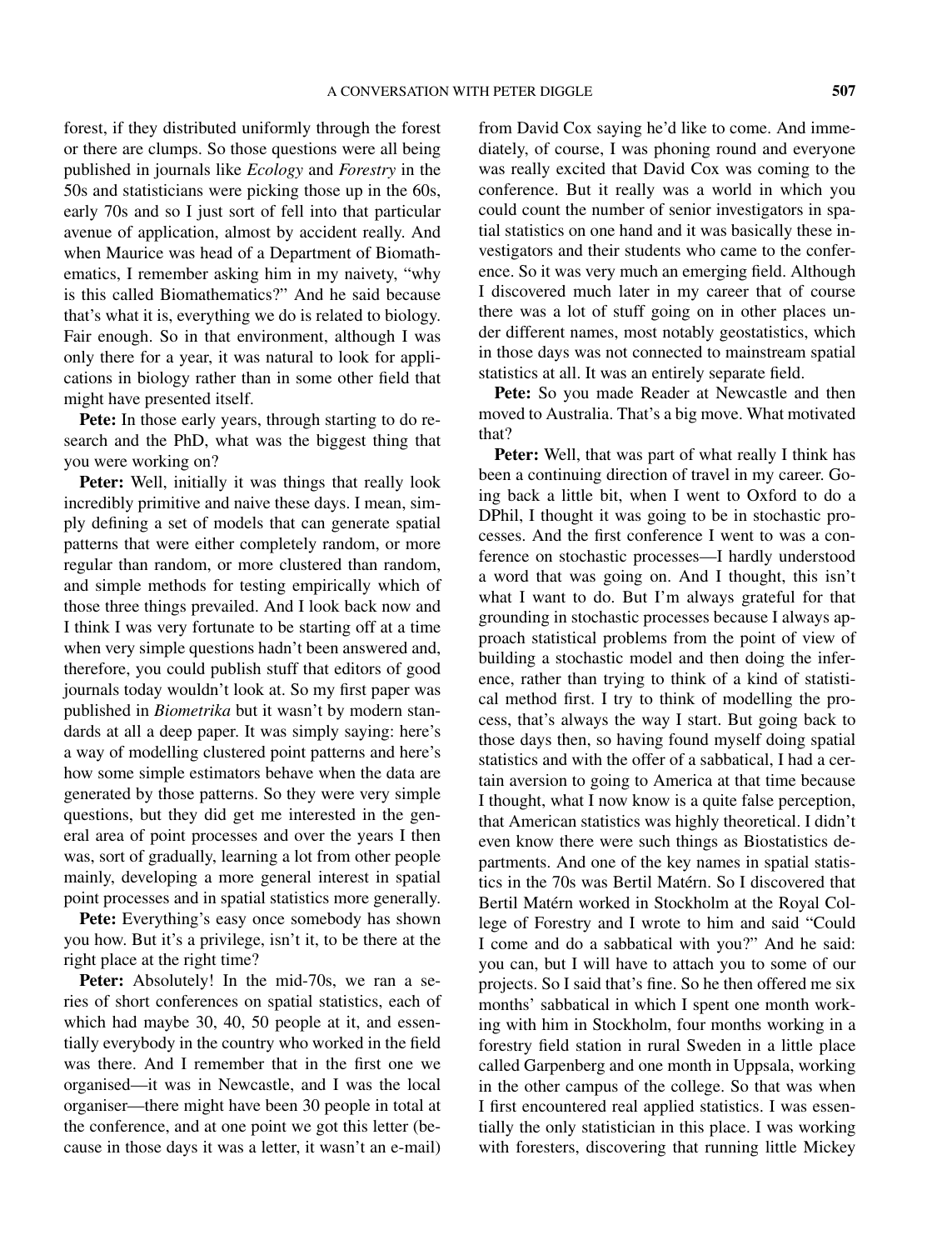Mouse analyses of data from journals wasn't actually answering anybody's questions that were of the slightest interest. And I did my first fieldwork there. I actually did some primary data collection, which was a real education. And so I was discovering that applied statistics doesn't just mean taking some dataset out of a book and playing around with it. It means you work with scientists. And while I was at Sweden, I got a letter inviting me to go to Australia. At the time CSIRO had a very active programme of visiting lecturers, who would come out to Australia and typically over somewhere between one and two months they would tour around the different sites in Australia, because CSIRO is a national umbrella for government-funded science in Australia. The visiting researchers were supposed to give lectures and seminars, and talk to the CSIRO staff. The programme had been initiated by Joe Gani, who was chief of maths and stats at CSIRO at the time. So entirely by exchanging paper letters, over the space of 18 months, we arranged that visit and so in 1980 I went out as one of the visiting lecturers, spent time in Brisbane, Sydney, Canberra, Adelaide, tripped across to Auckland and Wellington, just giving my standard lecture on spatial point processes. But again, following on from my experience in Sweden, getting the message that at CSIRO statistics was embedded in science. That was great, and I really enjoyed myself and decided I'd quite like to go back for a longer spell. So I then arranged another sabbatical, which wasn't a problem because these were unpaid sabbaticals, I was occupying paid posts in the places I was going, and I took a oneyear post at CSIRO in Canberra, in 1982.

**Pete:** Was that on a secondment?

**Peter:** Well it depends what you mean by secondment. It was unpaid leave-of-absence, so the job back in Newcastle was waiting for me, and CSIRO was simply employing me, paying me and getting me to do stuff. And again, that was a very positive experience. To make a long story short, CSIRO asked me if I'd go back permanently and after much agonising, I said yes. So in January 84 I went back to Australia, on a permanent contract, as a research scientist in CSIRO. At that point, there was no intention particularly to come back. I mean it's like any job, you might move on, you might not, but that was a *de facto* permanent move.

Pete: It's clear that you accelerated up the ranks there pretty quickly, so what was it like as a place to work?

**Peter:** It was an absolutely tremendous place for a statistician to work. In particular, it was a fantastic apprenticeship for a young statistician who is genuinely interested in science. The way CSIRO operated in those days, is that the Division of Mathematics and Statistics had about 100 professionally qualified statisticians, plus a few mathematicians. The statisticians were organisationally one unit, but physically spread around the cities of Australia. They had an office with their fellow statisticians and they had an office in another division, and they split their time between the two locations. The idea was that when they were with their statistician colleagues, they could share problems and ideas, and when they were out in the divisions, they were acquiring problems that needed statistical input. And I thought it was a wonderful way to organise a statistics research outfit that was equally serious about methodology and applications. And it really was for me a fantastic experience. But it all went pear-shaped when the consulting firm McKinseys came in and decided this was a very inefficient model.

#### **Pete:** Really?

**Peter:** Yes, and that statisticians should not have the luxury of these two bases—they should all be put out to the divisions. Essentially, their view of statistics was that it was a service role (not an uncommon view, however wrong-headed). And in the space of a year, our division lost a lot of strong researchers. By that time I had been appointed Chief of Division and two days after I started they told me they were going to close the Division. They eventually shipped out about half of the statisticians to the other divisions and retained a core, which was much reduced in size. There were very talented people in CSIRO who weren't research statisticians but published with their scientific collaborators in substantive science journals. If you look at the statistics journals, back to the early, mid 80s when I was there, you'll also see CSIRO authorships in *JRSS*, in *JASA*, in *Biometrika*, as well as in substantive science journals. At that time, you had Adrian Baddeley, Geoff Eagleson, Nick Fisher, Chris Heyde, serious research methodologists as well as very good hard-nosed applied consultant statisticians. Well, obviously I'm biased, but to me it was a real shame. That environment, where you dually support fundamental work in statistical theory and methods and applied work that is genuinely embedded in science, rather than just an add-on, was a model for me of how statistics should operate.

**Pete:** Ok, thanks. I'm going to hand over to Jorge, who is going to talk about Lancaster.

### **2. LANCASTER**

**Jorge:** So, Peter, after all this moving from Edinburgh to Liverpool, Oxford, Liverpool again, Newcastle, Sweden and then Australia, at one point in June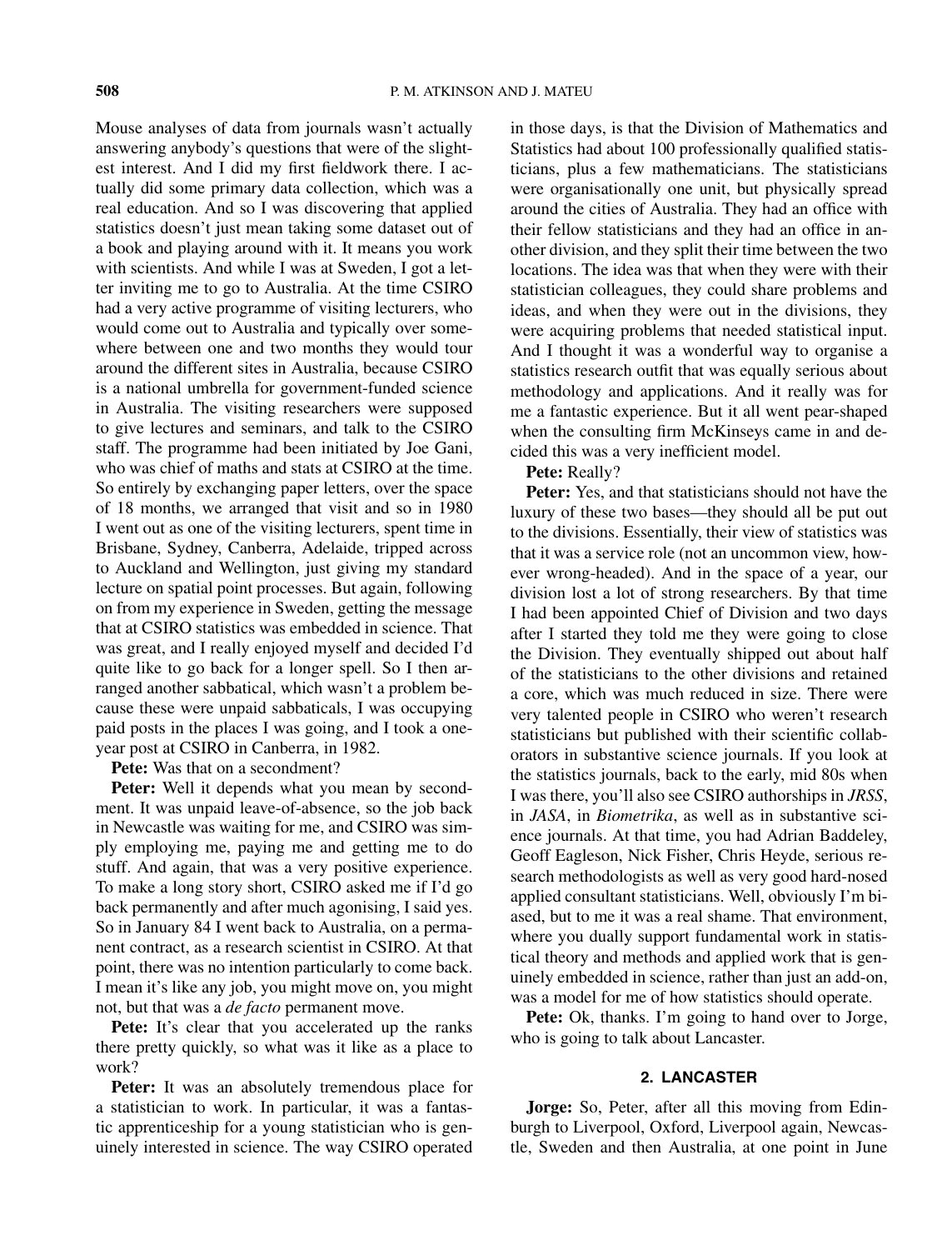1988, you came back to the UK. What was the real motivation for you to move back to Lancaster, to the UK?

**Peter:** It was the conjunction of two completely different things. One is that, much as I enjoyed my time in Australia, I never really felt at home there, and I always thought that at some point I would come back to the UK. And then I had this really very bad year when essentially the model that I espoused and that I had just been appointed to lead was immediately thrown away. So at that point I started actively looking for opportunities to come back to the UK. And, you know how the classic first interview question is "Why do you want this job?" Well, my honest answer was because this looks like a nice place to live, but of course you can't say that. But that was the motivation. So, I decided I wanted to come back to the UK, I looked at what was available and there were two Chairs, advertised about the same time, one in Lancaster, one at the Open University. I was shortlisted for both. I went to Milton Keynes and decided I didn't want to live there, so I withdrew from that job. And I was lucky enough to get the Lancaster job, so, back I came.

**Jorge:** So you were offered a Chair, and at that time, were you really aware that that would be your final location for the rest of your research career?

**Peter:** No, no, not at all. It was just the next job. It turned out to be my final location because it's been a fantastic place for me, both personally and professionally. I can't overstate the warmth that I feel for the place and the university. It's been a great place for me, a really great place. I should say before we go on that you may think it comes later, but you've missed my connection to Johns Hopkins, which started when I was in Australia. And how that's been, arguably, even more important than CSIRO in terms of setting the direction of my career.

**Jorge:** Shall we talk about that then?

Peter: Ok, so after I was in Australia for about two years, this must be about 1986, my then-Chief, Terry Speed, came back from a visit to London, saying he had met a statistician who he thought I'd probably get on with because we were working on similar problems. I should say that in Australia I thought I was saying goodbye to spatial statistics, because I had just begun to get interested in longitudinal data analysis. And working in a research environment where predominantly people were doing things like agriculture and biology, there was huge scope to develop longitudinal data analysis and I thought I was done with spatial statistics. So in Australia I was very much developing

my ideas on repeated measurements and longitudinal analysis, bringing in ideas from stochastic processes which is harking back to an earlier comment about the way I tended to approach all problems. And Terry had met Scott Zeger, who was also working on longitudinal data analysis and had just published the first paper with Kung-Yee Liang on generalised estimating equations. And Terry said, I think you would really get on with this guy. You should try and link up with him. At the time, I was editor of *JRSSB* and I came over each year for an editorial board meeting, and Scott was on sabbatical at Imperial. So I arranged to meet him and we just chatted for an hour and indeed we got on. We said "Great! That was fun. See you". And then—we're still in the pre-email era—I went back to Australia and wrote a letter to Scott inviting him to come over as one of these CSIRO visitors. And it crossed in the post with a letter from Scott inviting me to visit Johns Hopkins. So, it was kind of meant to be.

**Peter:** So Scott did visit me and did one of these CSIRO lecture tours of Australia and I did visit him, and started working with him. And I found that the School of Public Health at Johns Hopkins, and the Department of Biostatistics there, was kind of like CSIRO in miniature, in that again it was a place where statisticians were seriously advancing methodology, but also seriously committed to working in science—in this case public health. And so that was the beginning of my conversion to medical statistics. Because again this was the kind of environment that I really felt comfortable in and, partly I guess because of my own personal history, I really was attracted to the idea of working in medicine. And I hadn't had the opportunity to do that in Australia because CSIRO didn't do medical research. But, Hopkins, it's a fantastic place and also all of the School of Public Health is in one building, so it's a very interactive place. So that set me off in that direction and, in particular, set off a long-standing friendship and collaboration with Scott. When I came to Lancaster, just about the only dowry I got, because nobody bothered about those things in those days, was that I could have a visitor. So I asked Scott to come to Lancaster, which he did. We started sowing the seeds of the book.

**Jorge:** That's very interesting. So, this is nice because the thing is that when you came to the Chair in Lancaster, after visiting Scott in Johns Hopkins and starting your collaboration, then in mind you sort of turned more into medical statistics. But you were coming to a Department of Mathematics and Statistics.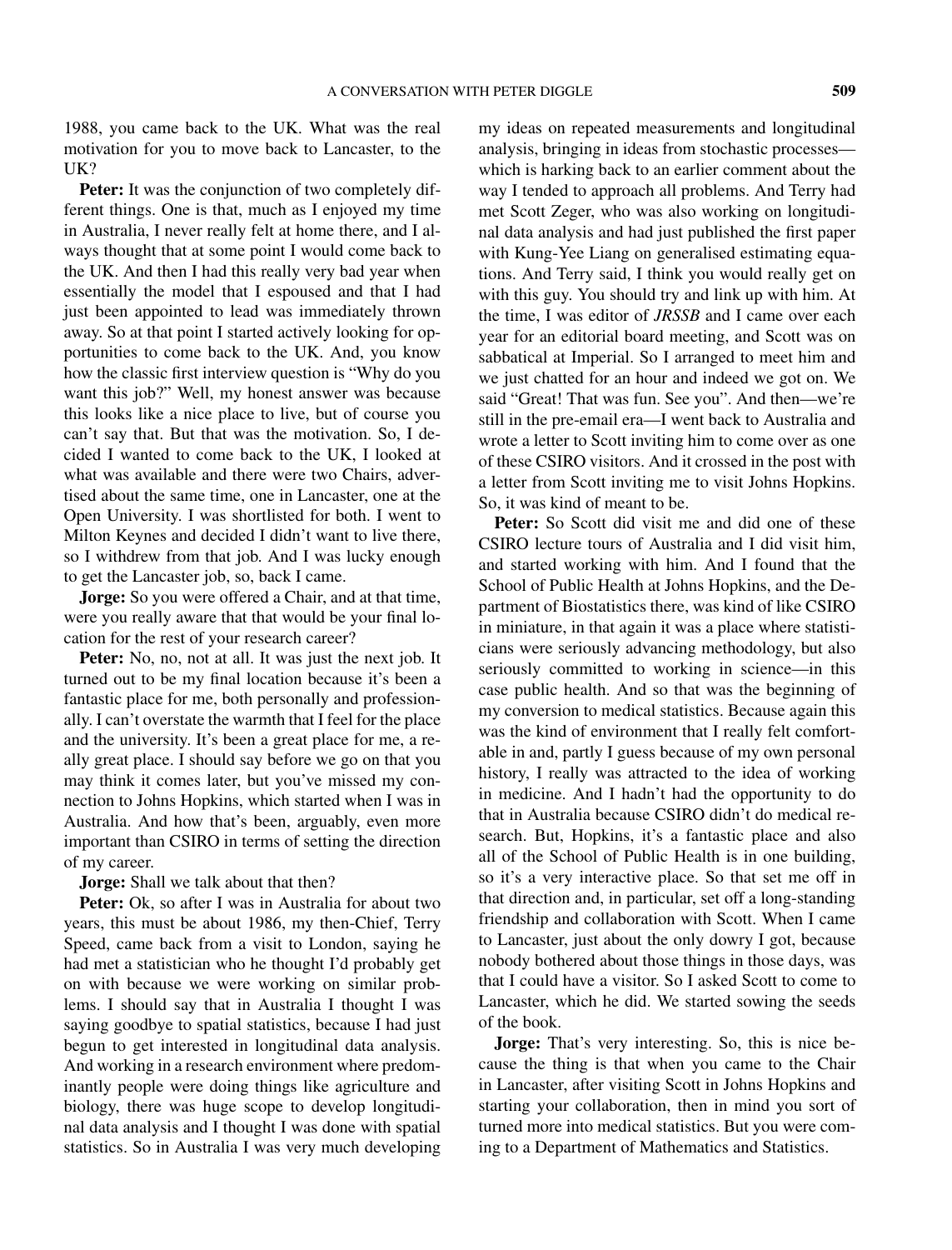

FIG. 3. *Scott Zeger and Peter*, 2015.

**Peter:** Well, only maths at the time. I got its name changed!

**Jorge:** Was there any trouble between the more theoretical-based mathematical science and the more practical and pragmatic ideas that came with you? What was your initial starting point in Lancaster?

**Peter:** Well, the honest answer is I wanted to come back to the UK. Lancaster had a vacancy, so I applied for it. And the prevailing view among my Australian colleagues was "Why on earth are you going to Lancaster?" because at the time there were three statisticians. But, very good statisticians, and although they were very much in a minority within a maths department, they were all people who worked at the interface of theory and application. There was Granville Tunnicliffe-Wilson, who did time-series, and was an ex-student of Gwilym Jenkins. There was Joe Whitaker, who did a lot of graphical modelling and social statistics, and there was Brian Francis, who was very much a social statistician. Joe and Granville have now retired, but Brian is still working at Lancaster. Then I arrived and I was appointed to a Chair of Mathematics, ironically, although I'm not a mathematician. But I just called myself Professor of Statistics anyway. Nobody seemed to mind. And so it was a very small group, but with good people. I also got a lot of support from the Head of Department, David Towers, and from the Dean of the Faculty, Colin Hannaford. So I started chipping away and things really took off when I discovered an opportunity to capitalise on the NHS's aspiration to embed research more into clinical practice. There was a bidding opportunity to get some NHS money to support activities away from the big cities in our case, Liverpool and Manchester. I managed to persuade the University to fund one academic position and a part-time secretary and the NHS funded an academic position and so that was the beginning of the medical statistics unit.

**Jorge:** Within the Department of Maths?

**Peter:** Within the Department of Maths. And it was some years later, in the mid 90s, that things really began to grow. Within the Department of Maths, which was by now Maths and Stats, we had a statistics group in which, in particular, I made a very good hire with Jonathan Tawn, who is now one of the top international names, but in environmental statistics. Lancaster has a big environmental research group. So Jonathan was kind of appointed in environmental statistics, I was building medical statistics, Brian Francis, social statistics, and so we were building a *de facto* department, working at the methodology and applications interface, and that's always been the Lancaster statistics badge, that's where we sit. If you want pure theory, you'll probably get it better elsewhere and if you want very applied stuff, with no methodology, then you might do better to be embedded in a medical school (where I now am!) but at the interface, that's where Lancaster statistics built its reputation. And it was, broadly speaking, medical, environmental and social. Nobody imposed this from above, it was just an organic development. And gradually we built up stats at Lancaster to where it is today.

**Jorge:** Let's go back to when you founded the medical statistics unit within the Department of Maths and Stats, and that kept on growing and growing and probably that was the motivation for your move from the Department of Maths and Stats into the Faculty of Health and Medicine.

**Peter:** It was two things. One was that having championed medical statistics within maths and stats and having got NHS funding and matching University funding to form a medical statistics unit back in 1995, the University later realised in 2007 its ambition to form a medical school by getting an allocation of medical school training places, and I thought it would have actually been almost impolite for me not to throw my weight behind that initiative. However, instead of the medical statistics unit moving to the medical school, I only had the choice of moving on my own or staying where I was, and I said I'll just go. So I went as a lone transfer to the medical school and I offered my post-doc and PhD students the opportunity to stay in maths or move with me, and they moved with me. So the group in medicine initially was me and my supervisees and that was it. Eventually, half of the biologists in Science and Technology moved to the new Faculty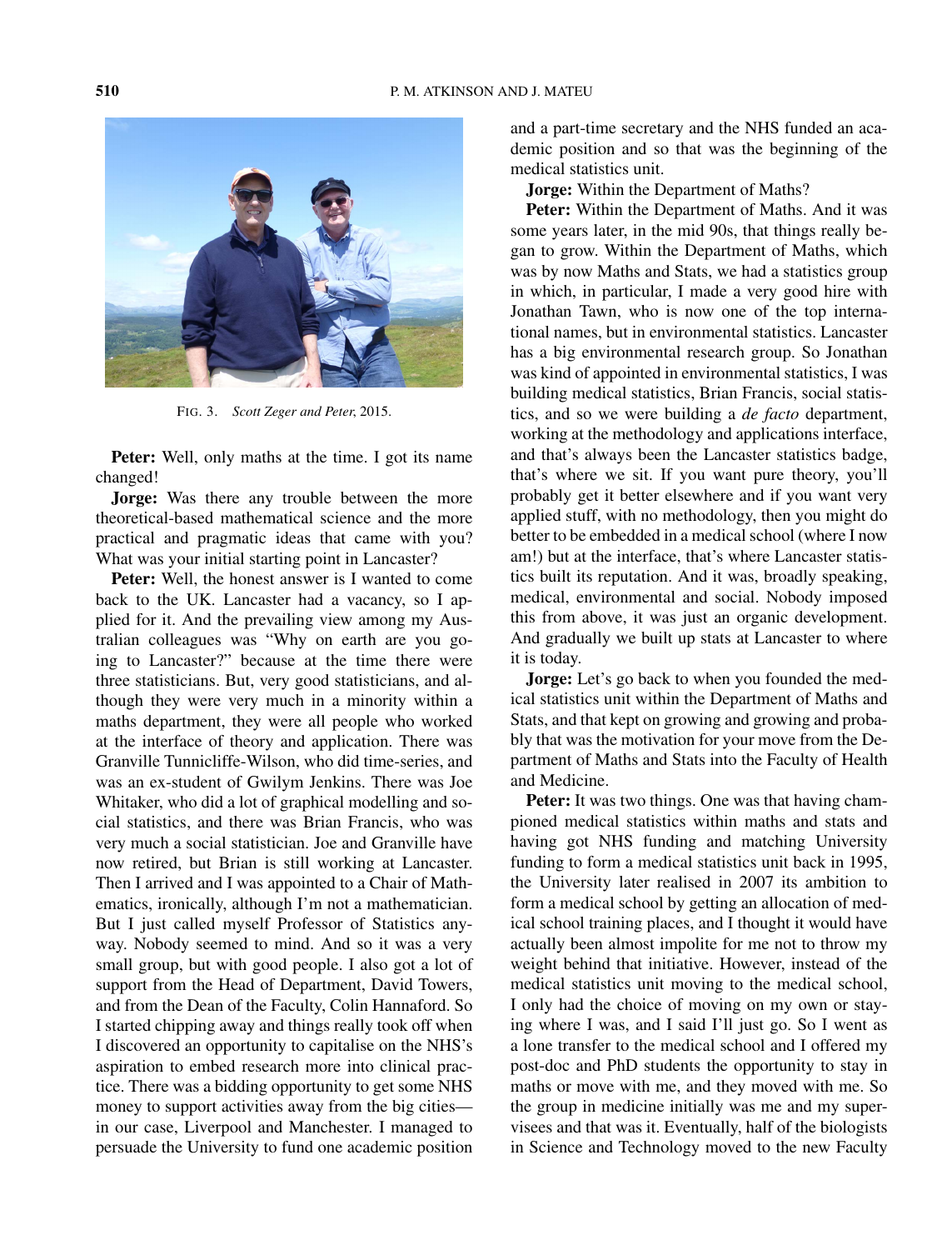

FIG. 4. *CHICAS group*, *June* 2009.

of Health and Medicine and the rest stayed, but all of the maths and stats people, except me, stayed. I was welcomed warmly by the head of the medical school, Anne Garden, who basically said "Peter, just do your thing". So I just started again and built up the CHI-CAS group within Health and Medicine. So we now have eight academic staff, half a dozen post-docs and 15 research students.

**Jorge:** And that links with our next question about CHICAS. CHICAS is the continuation of the medical statistics unit. So there are several things about CHI-CAS. The first thing: I really like the name!

Peter: I thought you would! I'm sure you would as a Spaniard.

**Jorge:** In Spanish, it means girls. So this is nice. When I first heard the name CHICAS, I thought it was some funny name for a research group, but the thing is that if you just go into the details about CHICAS, it's a kind of summary of everything you've done, and that you are doing right now. Combining health information, computer tasks, statistics, altogether in one area is a good way to define the CHICAS group.

Peter: Yes, there is a story behind the name. Going back to Scott, at the time, there was a bit of an idea that we would set up a CHICAS Hopkins and a CHICAS Lancaster. The prime mover for what would have been CHICAS Hopkins but it moved to Harvard, so CHI-CAS Hopkins never happened. At the time, I had two or three Spanish-speaking colleagues and I said "look, is this derogatory or demeaning to women?", and they said, "No, no, not at all, it's just a friendly expression". So it was sort of an in-joke, but at the same time it was an attempt to make us distinctive. There was no point in me trying to duplicate what was going on in maths and stats. Particularly, there was no point in trying to duplicate medical statistics, in its usual sense, so I had to think of a niche that was genuinely distinctive, but also compatible with the new Faculty's goals. And it was 2007–8 and I was thinking, there's a lot of things happening now in medical statistics, where we've really got to get away from restricting ourselves to classical ideas, and actually make more use of observational data such as routine clinical data that was being collected electronically but mostly not being analysed. So, I had this idea back in 2008 in the direction of real-time epidemiology; what would probably now be called Health Informatics. The idea was that we would be at the interface of statistics, epidemiology and informatics. It was very much the idea that we could do what we were good at and not duplicate what was going on elsewhere in the University. So we never had a service role in the Faculty. We were set up and recognised as a research group from the start. We do teach, and we are very willing to teach. We contribute to the undergraduate medical programme and we teach our own courses, not very many yet, but we want to grow them. But it was an attempt to see a direction that I thought, population, health, sciences and statistics were jointly going in, and to sort of reflect that in the name. So that's what we did. We've always tried to work on problems which have quite strong statistics and software elements to them, but are very much linked to population health science questions: health surveillance, epidemiology, public health and that kind of stuff.

**Jorge:** So just a follow-on question is: How important was growing the CHICAS group to you?

**Peter:** Very important because what we primarily do is train the next generation. And I think that the most useful thing I do is train people. So, from the start, because we didn't have a set of teaching obligations, and because it was just me and my supervisees, our rationale was to do PhD supervision and postdoctoral supervision on research projects. And so that's the number one priority. And to do that effectively, you have to grow. And until a couple of years ago, I think I was notionally the supervisor of every student and postdoc in the group, whereas now, having grown, we've got a much more diverse and robust structure that isn't dependent on me, which is great! I really think it is important—I think one of the most important things statisticians can do is improve the health of the public. I care about it and I want us to do it. I might add, incidentally, that in Australia I was going away from spatial statistics, and what got me back into spatial statistics actually was a health problem. Because when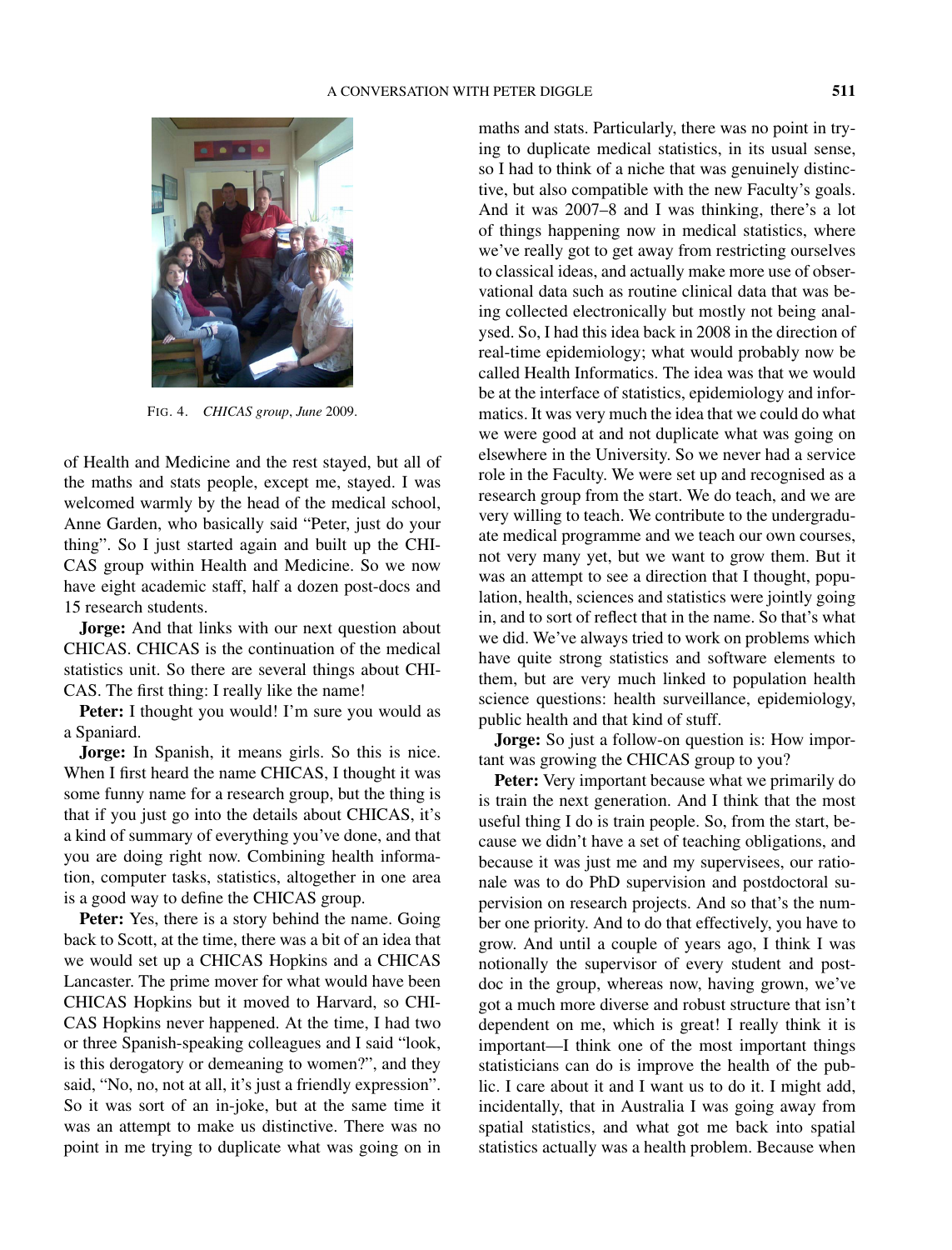I came to Lancaster, in 1988, one of the first people I met was Tony Gatrell, who was a geographer interested in medical geography and also in statistical methods, and he just came to see me in my office and said he had this interesting problem about an apparent cluster of cancers near an industrial incinerator. And I thought, that sounds important! So it was the public interest in particular in cancer clusters near industrial installations in the late 80s that got me back into spatial statistics. And it was the conjunction of spatial statistics and my conversion to medical statistics that essentially set the seeds to all of what CHICAS now does.

**Jorge:** Thanks for mentioning Tony because it was implicit in my mind that Tony must have been there.

Peter: Definitely! Oh, no, very important and very keen! It is thanks to Tony that I got back into spatial statistics and health at that time, and you'll remember it was the time of the Black report, it was the time when Paul Elliott's small-area health statistics unit was founded in London. And it was almost like the world replaying itself, instead of us discovering stuff in forestry journals from the 50s and 60s, we were discovering stuff in epi journals in the 80s, Knox's early work and work by John Bithell and so on. And again that stimulated a lot of interesting statistical work. I don't think it necessarily helped us understand cancers near nuclear installations, but it did stimulate a lot of work that was very useful in other health applications. So really now spatial statistics is embedded in most epidemiological work..

**Jorge:** That's right, yes.

Peter: It's not fringe any more, it's caught on.

**Jorge:** The very last thing about CHICAS I'd like to mention is the following. I really don't know if you were aware that when you created CHICAS you were creating a modern space for the next generation of people working on data science.

Peter: I changed my view on data science. When the term first came about, I thought it was just another name for biostatistics, sorry, for statistics, provided it was the kind of statistics that I think is important, which is statistical science rather than statistics in isolation. But I've changed my view because I think the important thing about data science is that it recognises that computer scientists, broadly interpreted infomaticians, software engineers—they have things to teach us just as much as we have things to teach them. And also I think the idea, which is sometimes lacking in things that are called data science, of having a base in science is very important. So to me data science is essentially a triangulation—again almost identical to CHICAS's but 10 years later—of statistics, computing and science. And it's that triangulation that I hope CHICAS embodies and that I think is important. And I remain unconvinced that context-free methods of analysing data are ultimately going to tell us interesting things. They may allow us to make forecasts, predictions, and that is a very useful thing, but in order to really understand the underlying mechanisms that make the world the way it is, I think you need subjectmatter science, you need context. And so that's the angle that I try to promote and it's what CHICAS was set up to do. And when we had the opportunity, thanks to the University's support, to add five posts to CHICAS two years ago, I deliberately set out to appoint a range of people, so that the people I appointed were two people who would call themselves statisticians, two people who would call themselves epidemiologists, and one statistical geneticist. And it's that mix that I think you really need. I was very lucky to be given the opportunity to make that mix of recruits. Whereas if I had appointed five statisticians then you might have said "Hey! what's the point?"

# **3. SCIENTIFIC ACHIEVEMENTS: SPATIAL STATISTICS, LONGITUDINAL DATA ANALYSIS, TIME-SERIES**

**Jorge:** The next block of questions is much more focused on your scientific achievements during your career.

**Jorge:** The first thing I would like to have your opinion on is the sibling-relationship between mathematics and statistics and the position they have in science.

**Peter:** The way I would put it is that I have total respect for people who I call statistical mathematicians, but they need to recognise that there's a difference between statistical mathematics and statistical science. And both sorts have to respect each other's contributions because if we don't have both, we're going to be dead in the water in 20 years' time. Because unless we retain that intellectual depth, that the mathematical foundations give us, we are going to be redundant because computer scientists will take over everything. So you do need both, but you need to recognise that they are different. I certainly think that statistics is a mathematical science but it's not part of mathematics, any more than theoretical physics is part of mathematics. So at one level names don't matter but on another level they do, because they give people signals. I should add that it's fair to say that most statistics, if it's judged as mathematics, isn't terribly impressive, although it has other strengths. The best statistical mathematicians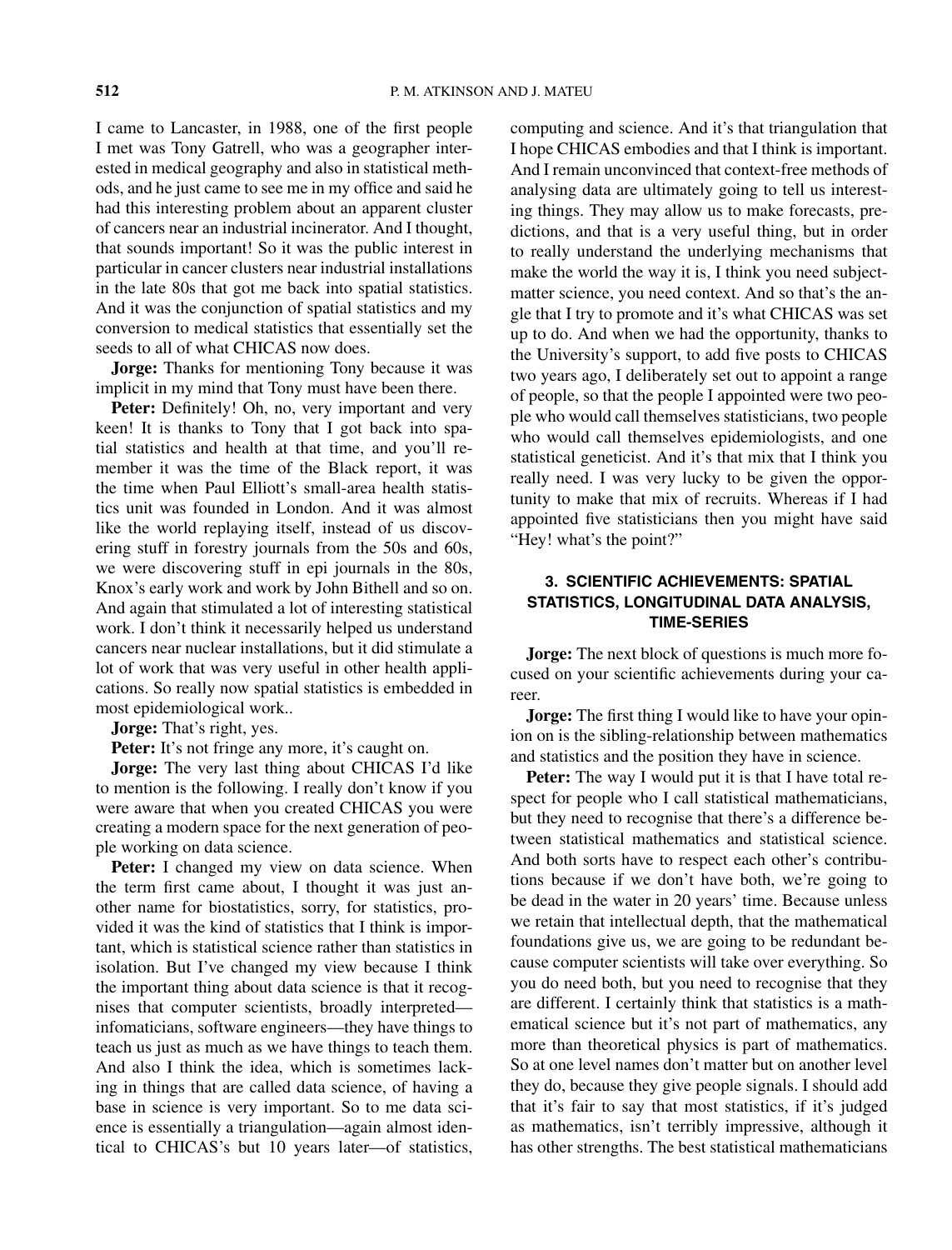are doing absolutely first rate mathematics. But a lot of the mathematics we do is mathematics of a kind that engineers use. It's taking existing mathematics and adapting it to particular purposes rather than advancing mathematics.

**Jorge:** Peter, what are the secrets of your success in pushing the frontiers of knowledge? what are your secrets of doing such good things?

**Peter:** Well, I don't necessarily accept the premise, but what I have done, I've done primarily through enthusiasm, rather than ability. I mean, I've absolutely loved my work. I've loved it all the more for embedding it in areas of science that I consider important, initially environmental work and more recently health work. And I've loved the opportunity to train talented young people who go on and do important things in society. So, for me, it's all about motivation and enthusiasm. I don't think I have any particular ability, but I do have a lot of energy. And I think I can enthuse other people, and I like working with other people. I seem to have evolved a mode of working that works for everyone.

**Jorge:** You started working with spatial point processes, then you moved to time-series analysis, to longitudinal data analysis, then came back to spatial stuff. You have touched a wide range of methodologies within statistical science. This is quite rare; I mean people are very much focused on one particular stream within statistics and they are happy to keep within that stream most of their career. However, you've covered a wide range of scientific areas.

**Peter:** I think it probably stems from the idea that science matters. It's again the difference between statistical mathematics and statistical science. I mean, if I'd been stronger mathematically, I might well have spent a fair proportion of my career doing work on the theory of point processes, and publishing in applied probability journals and so on. But in fact, I very quickly realised that although I understood stochastic processes in a broad sense, and I found that a natural way of thinking about problems was to think about modelling a process rather than modelling data, and then thinking how the data relate to that process, I didn't enjoy doing pure mathematics and I wasn't very good at it., So I didn't want to go in that direction. And once you've made that decision, then of course you have to be receptive to different methodologies. I got into longitudinal data because of the kind of problems I encountered from the scientists I met, in Newcastle and in CSIRO.. Because although I say I didn't really get into medical statistics until I went to Johns Hopkins, there was a medical school at Newcastle with which I did occasionally intersect. The first time-series work I did that was original research was actually on hormonal time-series collected from blood samples by a really quite famous person now, Alison Murdoch, who's one of the country's leading fertility scientists. And so that was actually my first foray into medical statistics. Now, I never got myself embedded in the medical world in Newcastle in the way I did later at Hopkins and then Lancaster, but certainly that motivated me to think a bit more about time-series. The funny thing about time-series is that all the books are about a single series. But as soon as you go into medical time-series, there's a natural replication, and you can and should think of a times-series problem just like any other problem, where you have something you want to measure and it's replicated under different conditions that you want to compare and contrast. And the fact that it happens to be a time-series rather than a single number is kind of secondary. The paper I wrote on replicated biomedical time-series, one of the RSS read papers, was exactly motivated by this work with Alison Murdoch.

**Jorge:** I see.

**Peter:** So in that sense the statistics I've done has stemmed from the problems I've encountered. To some extent, I've never really looked for them, but they sort of naturally come to me and I've responded very positively to the extent of changing the direction of the methodological research I'm doing.

**Jorge:** Right. And was it the same way with geostatistics?

Peter: Same with geostatistics. The only reason I got involved in geostatistics is because somebody approached me saying they had a problem to do with analysing data from residual contamination in the Marshall Islands following nuclear testing in the 1950s. And actually I owe Noel Cressie a favour because he was asked to do it and he said he was too busy, but they should contact me. And that led to another RSS read paper which is the model-based geostatistics paper with Jonathan Tawn and Rana Moyeed.

**Jorge:** Within all the different areas of mathematical methodology, when do you think you really got hooked on spatial statistics? When did you think, "oh, this is really the thing that I want to get involved in"?

Peter: Well, in a sense, never. I mean, I've always found spatial statistics very interesting but what I really find interesting is statistics, in particular the intersection between statistics and science. And it just happens to be that I started off in spatial statistics for the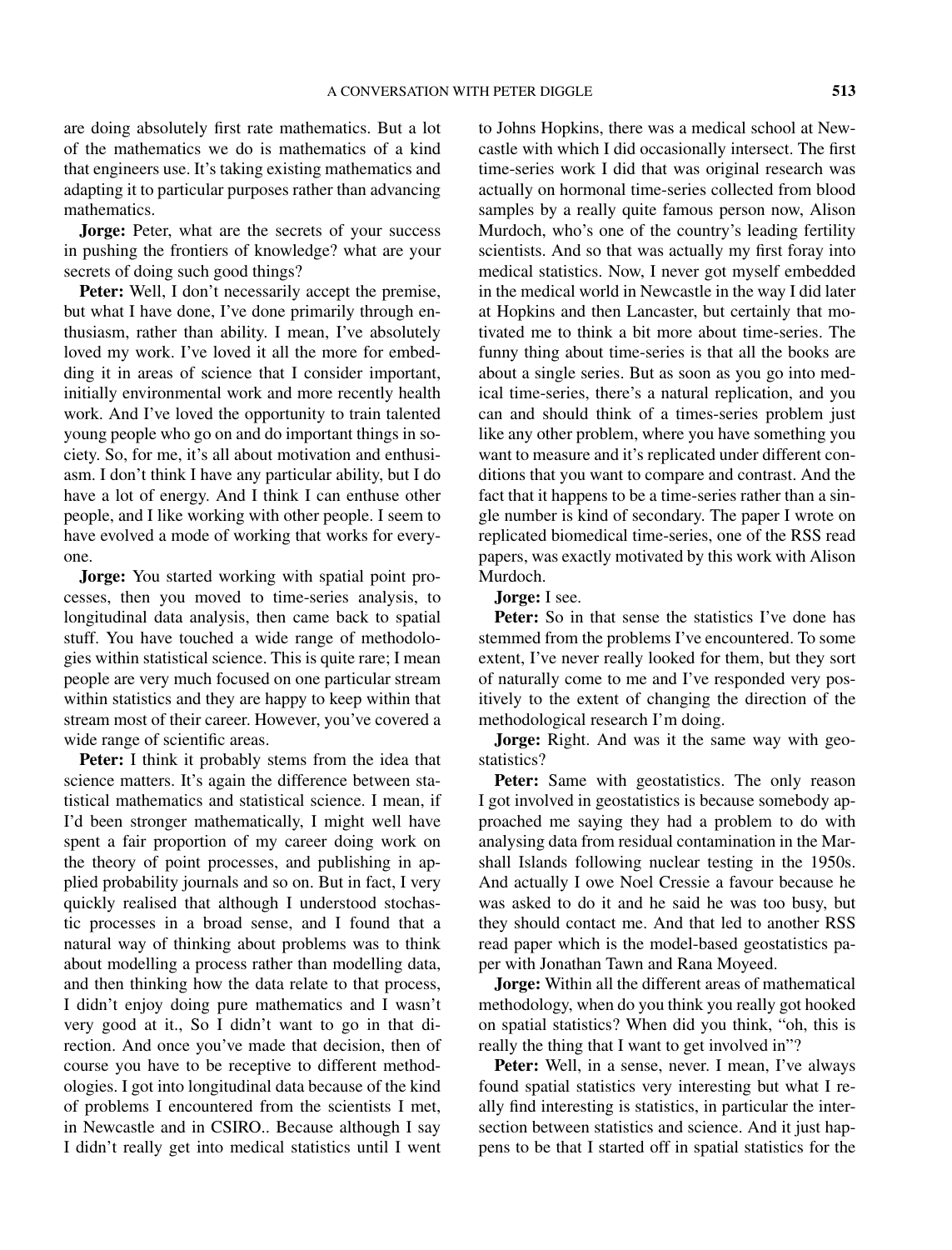simple reason that I was inspired by Julian Besag. And I worked with his supervisor Maurice Bartlett and then I worked briefly with Julian as my official supervisor, and informally with Julian for many years later. But as I say, I sort of turned my back on spatial statistics in the early- to mid-80s. It was just another fortuitous meeting with Tony Gatrell that brought me back to it. And later, it was a fortuitous approach that got me into geostatistics.

But I've never been thinking "I really like spatial statistics, let me find some applications". It's really much more of a symmetric two-way thing, applications stimulate methodology, methodology feeds back to new applications.

**Jorge:** I would have thought that basically from the beginning you were motivated by events happening in space, in time, or lately in both.

Peter: It wasn't the motivation. I started off very briefly wanting to do a PhD in stochastic processes. Frankly, the only reason I wanted to do a PhD in stochastic processes was that that was the course that Julian taught at Liverpool. And it was a wonderful course and I thought "I want to do this". It did mean that I approached problems from a stochastic process perspective and, therefore, problems that involved variation in space or time or both are ones that I feel comfortable with. Whereas, I had a relatively weak training in the analysis of designed experiments. And I learned a lot in CSIRO about that side of statistics, and I now think I can give people good advice on designing experiments. But it wasn't where I started and so I'm very much a user of other people's ideas in the analysis of designed experiments. Whereas I can think through stochastic modelling problems *ab initio*, and stochastic models almost inevitably must involve space or time or both, if you think about it. So, you have a core skill set which is understanding how to build stochastic process models. And you have a range of applied interests and the skill set that I've now got is broad enough and it keeps me busy.

**Jorge:** You briefly mentioned your paper on modelbased geostatistics. You know that this paper changed the game in some sense. Did you really notice that you were changing the rules of working with geostatistics?

Peter: Yes, in a very specific sense. The point of that paper was really to say that there is nothing special about geostatistics. It's just statistics. And it was also the area that led me to this sort of thinking very much along the lines that really statistics should be defined by the problems it addresses rather than by the format of the data it deals with. So, one of my little homilies

I sometimes use in teaching students is "Don't analyse data, analyse problems". And so I now say that basically geostatistics is defined by the class of problems it's trying to solve. It's about spatial prediction based on incomplete data. And so I would regard, for example, log Gaussian Cox processes as geostatistical models. They happen to be point processes as well, but their value is in their ability to make spatially continuous predictions with incomplete data.

## **Jorge:** Good point.

**Peter:** The work that Matheron did in Fontainebleau was phenomenal, and he was a genius and that really was game-changing in a whole suite of industries. But there was no need to invent new names for things, there was no need to abandon classical inferential principles. And all that Jon Tawn, Rana Moyeed and I were trying to say in that paper was that we've got a paradigm, here's a problem, here's a stochastic model, we can fit the data and here's a principled approach to inference through the likelihood. And you can apply that to geostatistical problems.

**Jorge:** And that's the point when I said changing the rules. You know it used to be very compartmentalised; people working on point patterns never mixed up with the geostatistical community, and, for example, Cox processes were never used by geostatisticians.

Peter: It's kind of like the world repeating itself because to me a paradigm shift in classical statistics was Nelder and Wedderburn—generalised linear models. What that meant was that within the framework of independent replicated data there was no need to compartmentalise linear models, categorical data, survival data, *...* there was a common framework. And with the growth in Monte Carlo methods of inference, there is no longer a need to compartmentalise stochastic modelling as time-series or point processes or geostatistics. It's just stochastic modelling. And that unity comes through in the current courses I am teaching. I had to teach a one-week-long course to first-year PhD students UK-wide. And I was told that I had to cover spatial statistics, time-series and longitudinal data. And so I started off by going through *...* What did I start with? Did I first teach spatial statistics? No, I didn't. I did the longitudinal data analysis first. And then when I moved to spatial statistics, I said now replace T by X. Of course I didn't finish at that point, but the point is if you think of things as stochastic processes, then the only difference between spatial and temporal statistics is that time is ordered and space isn't. And that is a profound difference, in terms of what you do. But you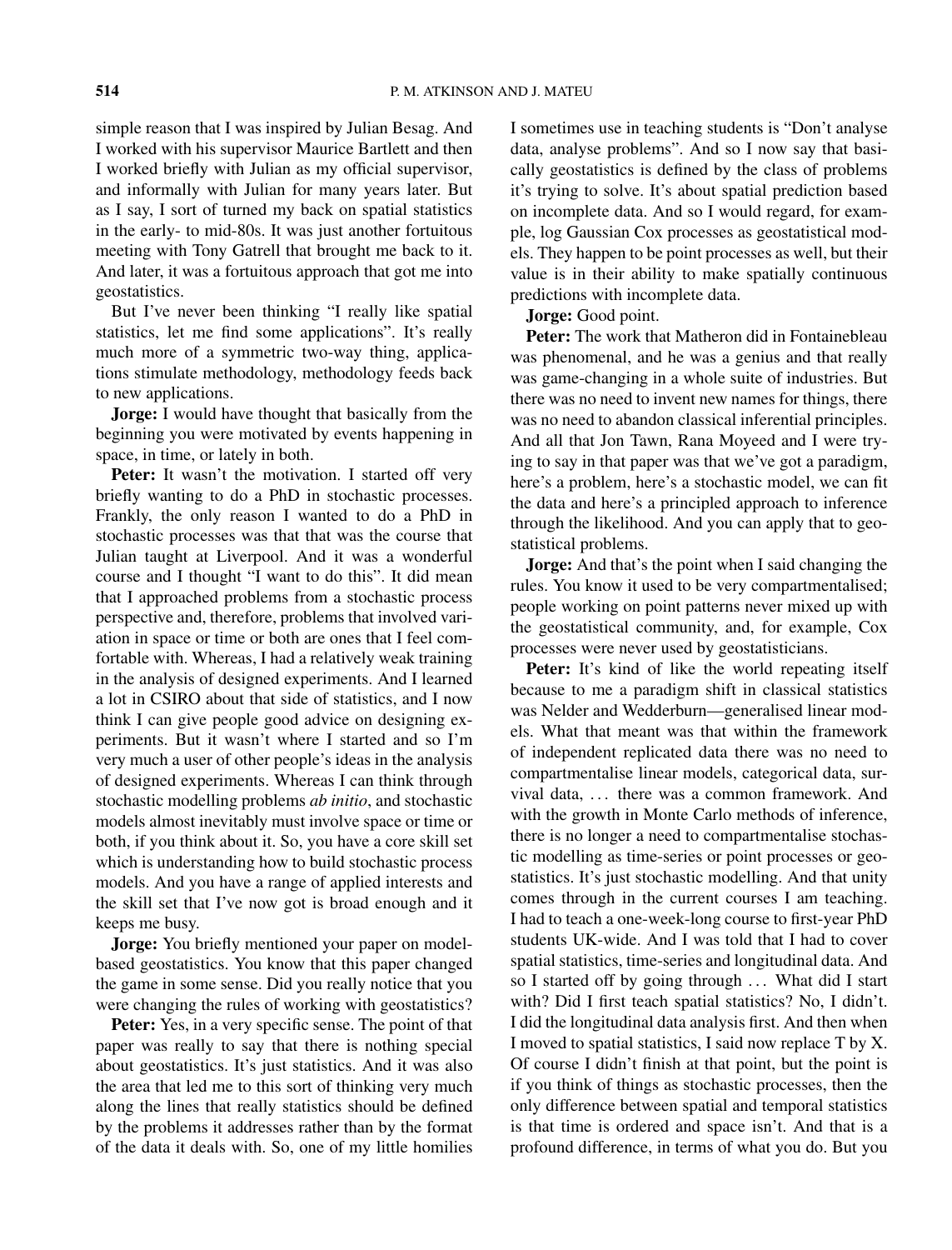don't have to think "Oh no! Now I've got to learn a whole new set of tools". It gives it a kind of unity.

**Jorge:** Sure, that's right.

**Peter:** And that's also why although you put it very generously, over-generously, earlier, actually going from spatial point processes to longitudinal data and geostatistics is not such a big thing at all.

**Jorge:** Another key and eminent contribution that you've done in applied statistics is software development. "Splancs" is considered the very first open software in point pattern analysis. Then "Geo-R" and other software came over time, but Splancs was the very first one. I can see this as a natural side-effect of being pragmatic in solving real problems and helping others in their tasks. So, what was your motivation for that software development?

**Peter:** Well, three comments on that. Firstly, it was a recognition, which is now universal, that if you develop new statistical methods and you want people to use them, you've got to provide some software for it. Somebody's got to provide an implementation. Secondly, it was at a time when Splus initially, which then evolved into R, was basically becoming the industry standard for the dissemination of statistical methods. And thirdly, and most important of all, my role in Splancs, my role in Geo-R, my role in Prev-Map, which is the latest, has been only to motivate and to advise the people who built those packages: Barry Rowlingson and Splancs, Paulo Ribeiro and Geo-R, Emanuele Giorgi and Prev-Map. I mean, some of my colleagues would laugh at the idea that I'm a software expert. I recognise the importance of it and I can motivate and advise and help, sort of stimulate the work, but that's a perfect example of how I would have achieved nothing without great colleagues. I couldn't have done any of that on my own. Not in a million years. But Barry, Paulo and Emanuele in succession, bring real skills to the table that I don't have, and that's the CHI-CAS ethos really.

**Jorge:** Interesting! And talking about software development, some years ago a new scientifically sound mathematical software called INLA appeared on the table overlapping, and perhaps competing, with more classical MCMC approaches. Is INLA a nice contribution to science and to the software toolkit?

**Peter:** Well, to start from a very general comment, I think it's a mistake to focus on tools. I think you need to focus on problems, and you need to focus on methods to solve those problems. And then you need to find a tool that implements the method. The second general comment I have is that relative to the time, money

and effort spent in collecting scientific data, I fail to understand the obsession with wanting to analyse it in minutes of computing time. I recognise the need for quick, real-time interactive software when you're exploring data, but for a definitive analysis of a dataset, frankly, if it takes a week to do the computing, I don't care.

#### **Jorge:** I see.

**Peter:** Because compared to the field effort, that's trivial. But you can't explore data waiting a week for answers, so you do need both. You need quick methods, but you also need methods that give you answers you can trust. So from that point of view, for a definitive analysis of a dataset, not exploratory, I find the arguments about time comparisons between INLA and MCMC rather uninteresting. What I care about is robustness, and you can't trust the answers when people simply press the button on an automatic MCMC or on INLA with all the default settings. I don't believe there's a free lunch. I think there is always a compromise between speed and robustness of inference. And, of course, you can and should improve both simultaneously. We definitely need both statistical science and statistical mathematics. They're both equally important, but different. And people who are simply designing better and more efficient algorithms are hugely important for the future of statistical science. I have essentially no understanding of that work. Other people in CHICAS have a much better understanding than I do of that area. So I think it's a mistake to conflate computing efficiency and statistical robustness, and for me statistical robustness is prime. And computing efficiency is secondary. And the fundamental limitation in practice of methods like INLA that are not based on sampling, is that there has to be a restriction on what it can do. Because if you can sample from the joint distribution of the state of nature—all aspects of the state of nature given the data—you can then, in principle, make any inference. Whereas if you're not sampling, you have to have essentially a menu of options. There is no way of getting a universal, non-sampling inferential machine in practice. So I think it's a question of not being obsessed with the tools, but using the tools where they are appropriate. And I'm sure that there are many, many cases where INLA is both robust and fast and great! But for me personally, it's not an interesting question.

**Jorge:** Yes, that's absolutely right.

**Jorge:** I hope, Peter, this is not a tricky question, but I would like you to identify those papers or books on spatial statistics that were more influential on you.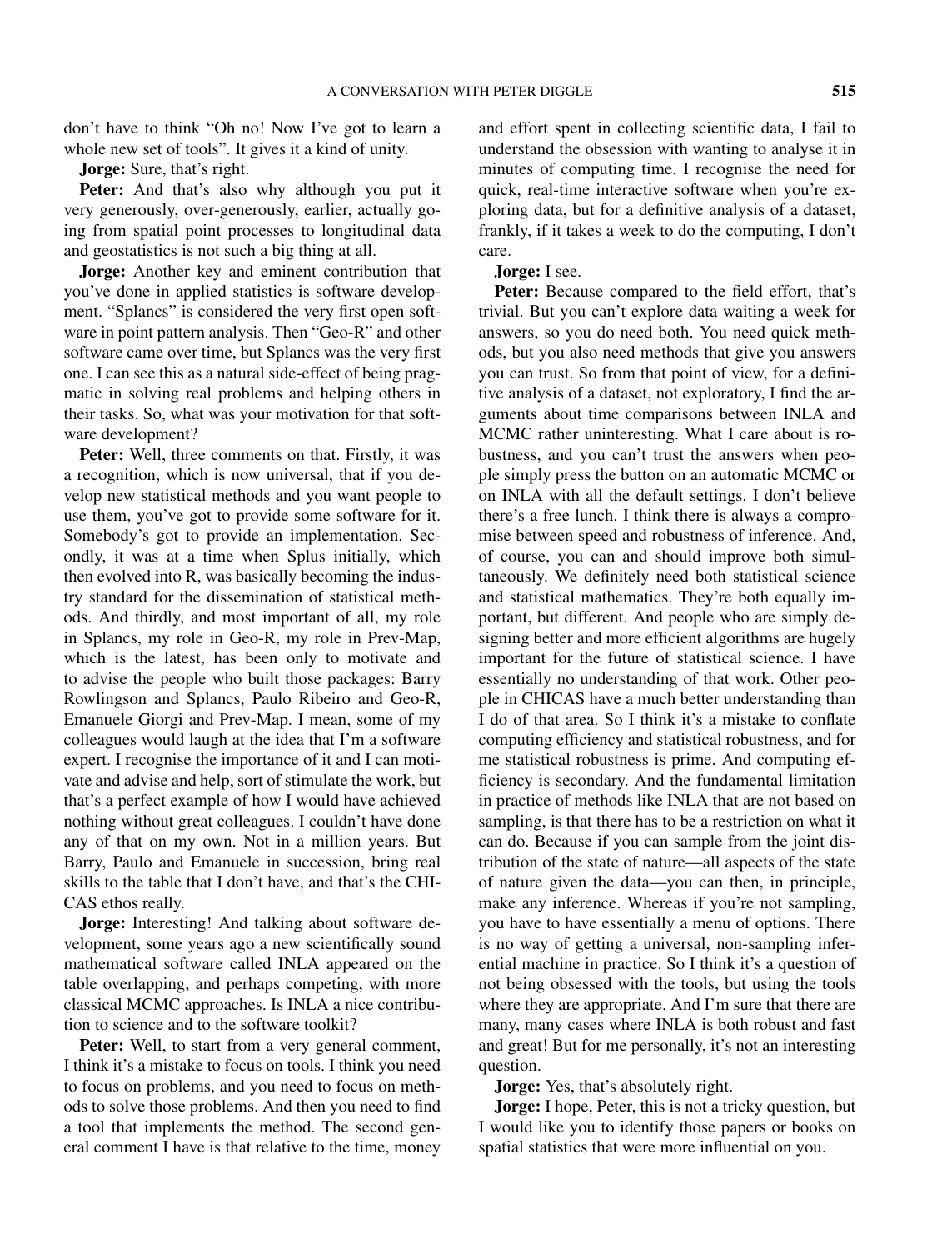**Peter:** Let me think carefully, this is an important question. Undoubtedly, Julian Besag's [1974](#page-17-0) RSS read paper, which is rightly considered a classic, is a paper full of deep ideas. To be honest, I've never worked in any deep way on the problems Julian was working on in that paper. But it was the paper from my mentor who most inspired me. And it also had an influence way beyond its notional content. If you read Alan Hawkes seconding a vote of thanks for that paper, he was thanking Mr Besag for giving us an interesting class of distributions for data on lattices and then he said, "or indeed for any multivariate data at all". And I never asked Alan, but I was there, and it sounded to me almost as though he had almost just thought: "Hang on a minute. This could apply to any distributions!" It's a way of building joint distributions from full conditionals. And in that sense Julian Besag has been called, not just by me, the father of MCMC. Although his name is not typically associated with it. But the seeds of it, the seeds of multivariate graphical modelling in MCMC were sown in that 1974 paper.

**Jorge:** It was certainly a groundbreaking paper at the time. Do you really think it was not only the first one in that context, but also so far ahead of time in the early seventies?

**Peter:** I haven't yet found anybody who can point me to a publication in graphical modelling of multivariate data that precedes Julian's 1974 paper. And the ideas were all there, and Alan Hawkes spotted it and said it in his seconding vote of thanks, but to the best of my knowledge never followed it up. The other thing is Bertil Matérn's PhD thesis, which was being circulated in a kind of photocopied form in the 70s. We all read it and it was this obscure publication from a place we'd never heard of, but that was just full of ideas; you'd turn the page and there was just a couple of sentences on what turned out to be an inhibitory spatial point process, a Markov point process, random sets. And so that was hugely important.

**Jorge:** You mean Matérn [\(1960\)](#page-17-0) Spatial variation. I always wondered how did that get so well known.

**Peter:** Yes, that's right. David Cox told me, many years later, that Bertil Matérn had been invited to come and give a series of lectures at Imperial College, and after that people said "Where can we read up about this? And Bertil said "Oh, it's just in my thesis". So someone then got his permission to reproduce his thesis. I've still got on my desk the original dusty version, as well as the Springer reprint. So that was hugely influential. And I think that the next most influential thing is a paper, because the paper led to the meeting. It's the Scott Zeger and Kung-Yee Liang *Biometrika* paper on generalised estimating equations.

**Pete:** Can I ask just one final question in this section? So, we've talked before about statistics being a non-intuitive subject and definitely very different to mathematics. It takes time to get one's head around it, because it's very conceptual, conceptual-based. Do you think there's an optimal career stage for somebody working in statistics? Are some people like a good wine that gets better and better?

Peter: You're kind of touching on this, sort of, offputting thing that mathematicians are said to do their best work before they're twelve. I do think yes, I think that's right and I think it's because it is an untidy subject. And I think that young minds are fantastic at focus. And older minds get a bit more, a bit better at assimilating a miscellany of information. And I think, actually going back to your earlier comment, that's partly why I so much enjoy and have got so much personal benefit from working with younger people. Because I can be thinking about six problems, but each of the others can focus on one of them and attack it in depth, in a way that's much more efficient. So I think there's a general drift as you get older in your career towards breadth. Statistics does tend to attract people who don't like to be tied down to a particular path, in the way that mathematics does attract people who like to really nail the problem. In mathematics, when it's solved, it's solved forever. That's not true in statistics.

## **4. ROYAL STATISTICAL SOCIETY, AIMS, BIOSTATISTICS**

**Jorge:** You've belonged, Peter, to a wealth of important societies. You've been in environmental societies, the American Statistical Association, biometrical associations, and of course the Royal Statistical Society. Let's focus a bit more on the Royal Statistical Society. What do you think is the role and impact of this statistical society in British Society? What are its connections to other societies worldwide?

**Peter:** I would say I have to first answer that question to the past because certainly, early on in my career, the RSS, Royal Statistical Society, was the *de facto* communication network for British statisticians—remember it was in the pre-electronic era. And the way you kept up with what was going on was attending the RSS meetings in London. You didn't worry what the paper was, you just went. But that was where I first met Bernard Silverman, Brian Ripley, Frank Kelly, John Kent... You'd meet them in the pub after the RSS meetings. So the RSS was the *de facto* network that kept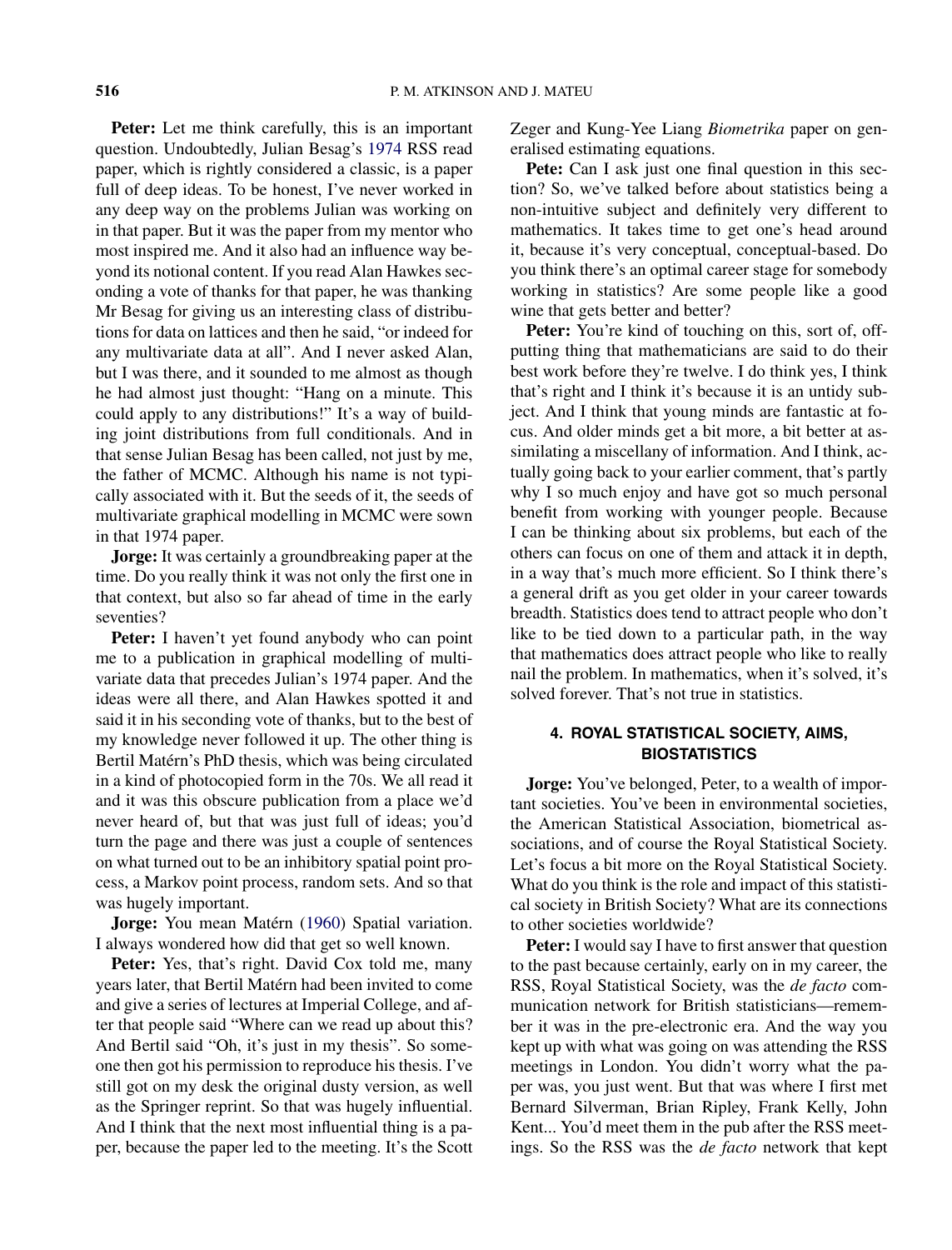British research statisticians in touch with each other. At that time the RSS as a whole was simply a scholarly society and that was its primary role. And the journals were, of course, important as well because we didn't have the Internet or archives and such like. Nowadays, the RSS is much more, I think, a very active and successful organisation for promoting statistics throughout society. It's really very active in, for example, intersecting with parliament, commenting on public policy, education and training. So it's now a very, very farreaching and diverse body and it's been really very interesting and inspiring to see how much more diverse it is now than it was in the early part of my career.

**Peter:** One of my particular things is internationalism and it's clear that the RSS has a very positive view of reaching out to other societies so that, for example, it's now an active member of the collective that sponsors what are called the Joint Statistical Meetings, which are primarily North American meetings, but RSS is formally part of it. As President, I was also very pleased that the RSS was able to fashion a partnership agreement with the African Institute of Mathematical Sciences (AIMS), which is a training organisation in Africa. We've certainly tried to establish links with other societies around the world without wanting to be in any sense empire building—that's not the point. I just think international scientific connections are ever-more important the way geopolitical trends are going, which it seems to me are against internationalism broadly speaking, which I think is horrific. I think learned societies can counter that by promoting internationalism in all its forms. As I say, I'm particularly pleased about the link with AIMS.

**Jorge:** As just mentioned, you've been recently President of the RSS. Would you like to highlight some particular facts in these two years?

**Peter:** Yes, I think I'd choose two things. One was the partnership with the AIMS that I've already mentioned. AIMS operates by providing local infrastructure in six African countries, at each of which it recruits 50 students per year to a master's programme in mathematical sciences and the lectures are given *pro bono* by lecturers flying in from all around the world and giving short intensive three-week lecture courses. Under the partnership agreement RSS will fund two of those lecturers each year, and a tutor, who will stay out there for a longer period. I think that's a great contribution that we can make—it's a great use of our subscriptions. So I was very pleased about that. And the other thing is that with Jonathan Tawn, Guy Nason and others, we completely revamped the procedure for developing and running the ordinary meeting programme. The number of these meetings had been drifting downwards over time and my sense was that their influence was perhaps less than it used to be and I thought that was a shame. So, we formed a working group, we put some new procedures in place, and they came into operation this year. The idea is to get the ordinary meeting programme invigorated.

**Jorge:** In 1997 you were awarded with a Guy Medal in Silver from the RSS. What did it really mean to you?

**Peter:** It was wonderful, as it was a complete surprise. The Guy Medal in Silver is linked to papers read at ordinary meetings of the society. I think at the time I'd only read one or two research papers, but as a recognition from your peers, that was just wonderful. So, very moving, I was really very honoured by that. Julian Besag was a Guy Silver Medallist and to follow in his footsteps is an honour. It was a very big thing for me.

**Jorge:** You've been Editor-in-Chief and Associate Editor for many journals—top, leading journals. But now I would like you to comment on the one you founded, *Biostatistics*. What was your motivation to bring this journal into life?

**Peter:** Well, if you hadn't said that, I would have picked it as my proudest achievement in what I've contributed to the discipline in terms of publications. Because Scott Zeger and I were sitting on a beach in Florida talking about gaps and what's wrong with the statistics profession. There's a lot of good things about it, but what's wrong with it? And there were two things that we thought were wrong, not exactly wrong, but that could be a lot better. One thing that's definitely wrong is that publication times are disgracefully slow. You submit a paper and if you're lucky three months later you get a referee's report. We thought that was horrible. The other thing, which is more subtle, is that we felt there was a niche for a journal that was genuinely rooted in applications in the health sciences, which is where Scott and I both get our motivation, and at the same time wasn't afraid of difficult theory if that was germane to the applied problem. I'm sure that you could argue that other journals do some of that, but we thought that if that's our focus, if that's our scientific niche and we want rapid publication, we said "why don't we try and start a new journal?" So, it was unofficially named "The Palm Beach Journal" for a few weeks till we changed the title to a more appropriate one. Our first step was to write to David Cox, saying "David, we've got this idea for a new journal, what do you think?" And I'll never forget his answer as it's my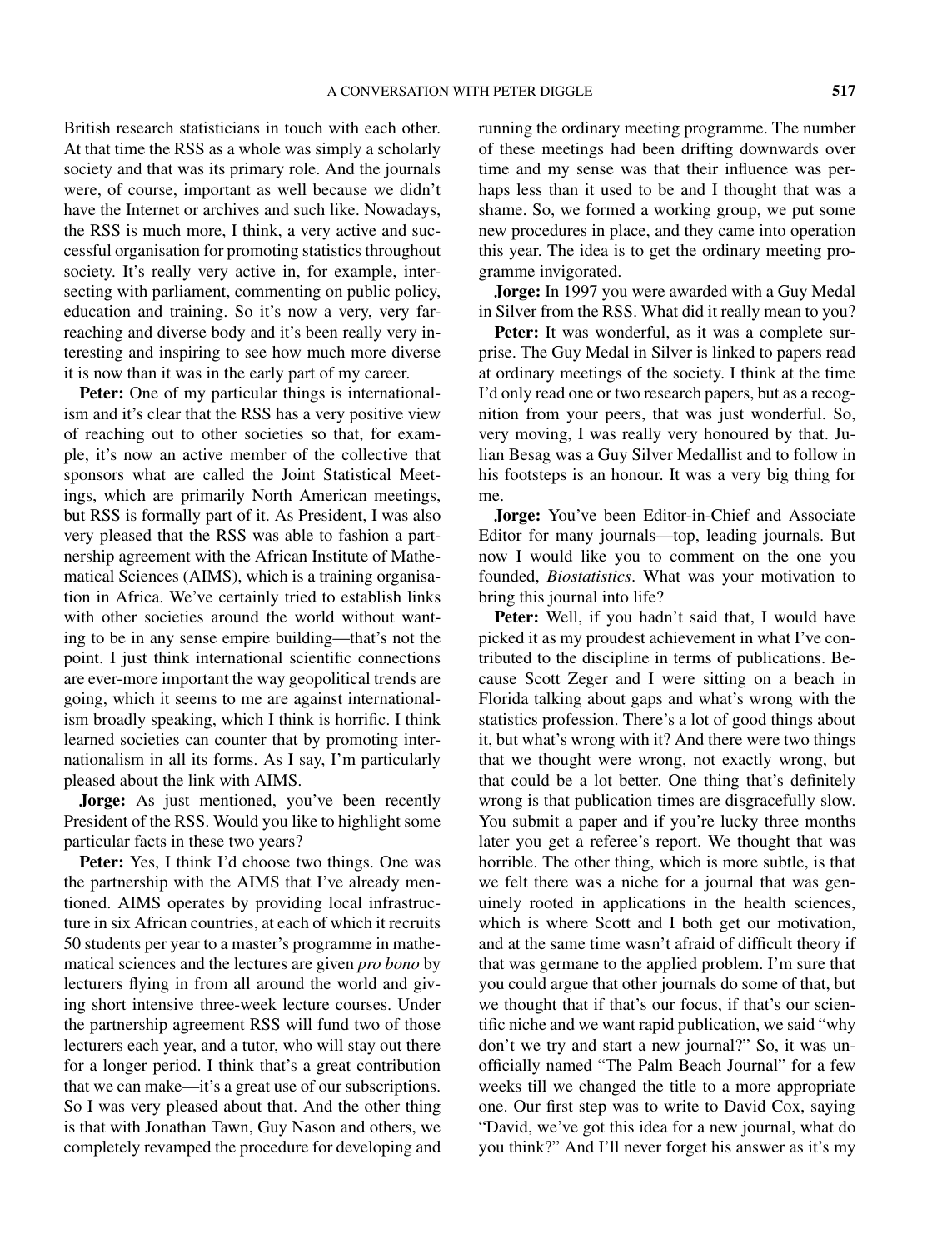example of the difference between English English and American English. I was visiting Scott at the time, we came back from the beach in Florida to his office, and Scott said "Ah, we've got an email, got a reply from David". I said, "What does he say?" Scott says "He says that he can see that under some circumstances this might not be an unreasonable thing to do" and Scott said to me so he likes it, to which I replied "No, Scott, he does not like it". But we then went over to Oxford we met David and the OUP editors and OUP agreed they'd be pleased to run it. They wanted David as the Advisory Editor; he was very supportive, but never afraid to say if he thought something wasn't right. And so we got going and it was extraordinarily gratifying to see how quickly the journal took off. It was a delight to run it, really, because for 10 years we had a weekly phone conversation, so that every paper that came into that journal, we both discussed and decided what to do with, whereas in my previous editorial roles, as one of several editors, you worked independently, and there wasn't that sense of control over the journal. So, although we didn't fully realise our ambitions for rapid publication, I think we did have an impact and it was really great to see that journal flourish. And then after 10 years, partly because Scott had become vicepresident of Hopkins, and partly because I think you should only run any particular job for a limited amount of time, we thought "Ah, it's time to hand over". One of the things that fixed the decision for us was that we're both in our way quite old-fashioned and OUP insisted on bringing on one of these electronic submission systems, where authors become unpaid copy editors. So we said "We can't handle this. We're going to let somebody else do it." Anyway, it's still there. Seems to be doing fine.

**Jorge:** There's something really important about your relationship with Scott, isn't there? I mean, that's the basis for making it work and you've mentioned so many big names through this interview. I think the world was so different, so much smaller in a sense that you could have that community through the RSS.

**Peter:** Sure, I think in the late 70s I could probably have named most British academic statisticians— I couldn't begin to do it now! And that's not just because I'm old and grey, but the subject has blossomed.

**Pete:** But there's still something about trying to find a community, isn't there? Even though the world is bigger, trying to find a community of people to work with, people to work with is absolutely key, isn't it?

Peter: Absolutely, you need a local community, but you also need that broader community. I occasionally



FIG. 5. *RSS Ceremony for Peter's presidency*, 2014.

think, when I'm sitting in my office, if I asked people in this corridor "what are you part of?" would they say CHICAS? the medical school? Lancaster University? or would they say statistics? It's interesting whether people affiliate with a place or a peer group.

## **5. KIDNEY TRANSPLANTATION**

**Pete:** The next set of questions jumps forward a bit, Peter. Let us talk about your kidney transplantation. You've experienced some serious challenges with your health. Would you like to talk about that? What impact did it have on you? On your career?

**Peter:** Well, initially, I fell ill during my first year as an undergraduate, when I was 17 years old. And as a result I missed a year of my studies and at that point I was diagnosed with kidney disease that was slowly progressing. So I kind of knew things were going to go wrong at some point and it made me much more determined. I was certainly much more determined to



FIG. 6. *Signing RSS contract with AIMS*, 2015.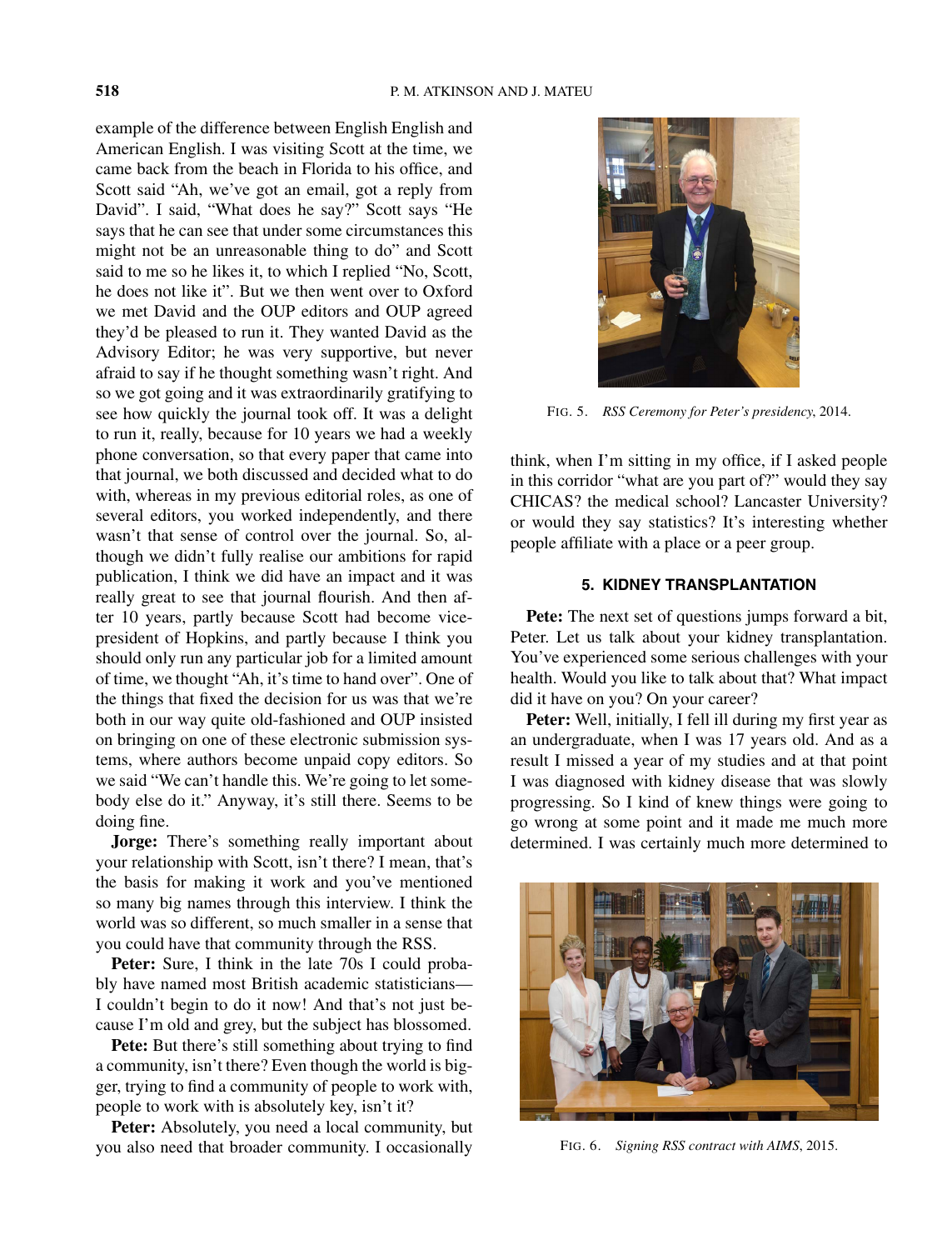succeed in my studies. And I think it probably changed me in many ways for the better. And that was sort of always there through my career, and my life. I've been very fortunate because I've had a very serious health condition but it was treatable. And the combination of those two things is of course rather vital because if you have a serious illness that's not treatable, that's extremely bad luck. But I think that you do actually gain from having had a serious incident in your life, a lifethreatening one, but one that's been treated successfully. It's partly why I'm so passionate about the National Health Service. It's partly why I'm so pleased to have migrated into health-related research. But it also does make you think, it makes you want to seize the day, to quote a slight cliché. And as a consequence, my response to everything is "Let's do it" and be positive. So, from the character point of view, I think I feel very positive about it. It had very practical, very negative, consequences for several years, when I was on dialysis. But since I was fortunate enough to get a transplant from my brother, I've enjoyed good health *...* well, I've enjoyed it with some blips. Once your kidneys have failed, as the doctors and nurses say, you never leave them. It's a life-long condition, even after a transplant, you still have to go to the hospital regularly. You still have to have your drug-doses calibrated. You have rejection episodes. An episode can often be treated, so you have ups and downs. But what I haven't been on is a constant downward spiral, so it's been a very positive experience with occasional 'blips' that you just have to cope with. And so, it's been fine really. It's been good.

**Pete:** What's the situation now

Peter: Well, the prognosis is that, unless something else happens to me, like the proverbial falling under a bus, I'll probably need another kidney at some point. I think I'm probably on about the median survival time now. But I'm very fortunate, hugely fortunate, having had the transplant, after having been really extremely ill for several years *...*

**Pete:** When was that?

**Peter:** I got the transplant in 2003.

**Pete:** Right, so before that you were seriously ill.

Peter: Yeah, I was on dialysis, so I was basically bed-bound between about 6pm and 8am, every day on dialysis. So, life was a bit limited. But, again, you then come out of that and you do feel positive! I mean, the most extraordinary experience of my life was waking up after the surgery to put the kidney in and within a second I knew it had worked. Instantly! I felt like I hadn't felt for years. So extraordinary, absolutely extraordinary!

**Pete:** Fantastic!

Peter: Yes, I just wanted to get going again. So, it does give you a certain buzz, when you come through something like that. And to have a brother who is willing to do that for you is pretty special.

**Pete:** Yes, sure, absolutely. Thank you for sharing that. I'm going to move on to the sixth block of questions.

# **6. TRAVEL STORIES, MUSIC, AND FUTURE PLANS**

**Pete:** Peter, now some strange questions. As a fellow guitar player, I was delighted to find a photo of you online performing in a club. Tell us about the place of music in your life.

**Peter:** Ah, well, it wasn't a club, it was my sixty-fifth birthday party. For which I took the Gregson, which is a local venue, a local sort of club-venue. And I just took it for the evening and invited any of my friends who played to bring their instruments. But I also prepared something with Barry Rowlingson, who's a drummer, and with a former student Jan Heffernan, who plays sax. So we did a few numbers and then we invited people to come up and join in. So music is my go-to recreation, where I just kind of unwind. I play guitar and also tenor recorder in a concert. We play when we get together as a group, typically once a week, on Saturdays. I just pick up the guitar when I have five minutes, it relaxes me. And I love listening to music as well. If I'm in the kitchen cooking, or in the car I have music on. I wish I could play jazz, but I can't, and I love listening to it.

**Pete:** So, if you don't mind me saying, it's obvious that your family plays a central role in your life. How have you balanced your work with family life?

**Peter:** Lancaster was where I met my partner, Mandy Chetwynd, and we're basically kindred spirits. She is a very successful academic and a mathematician. We've done work together, we've written two books together, we've published papers together. We've raised children together and it's been hard work, when the kids were young, but it was always—I like to think, and you'll have to ask Mandy when I'm not listening very harmonious, sharing, because we think the same way about what's important in life. And we've done our best to balance the two.

**Pete:** Work and home.

**Peter:** Work and home, yes. Mandy became a Pro Vice Chancellor when our children were in their early teenage years, but earlier when we were both bench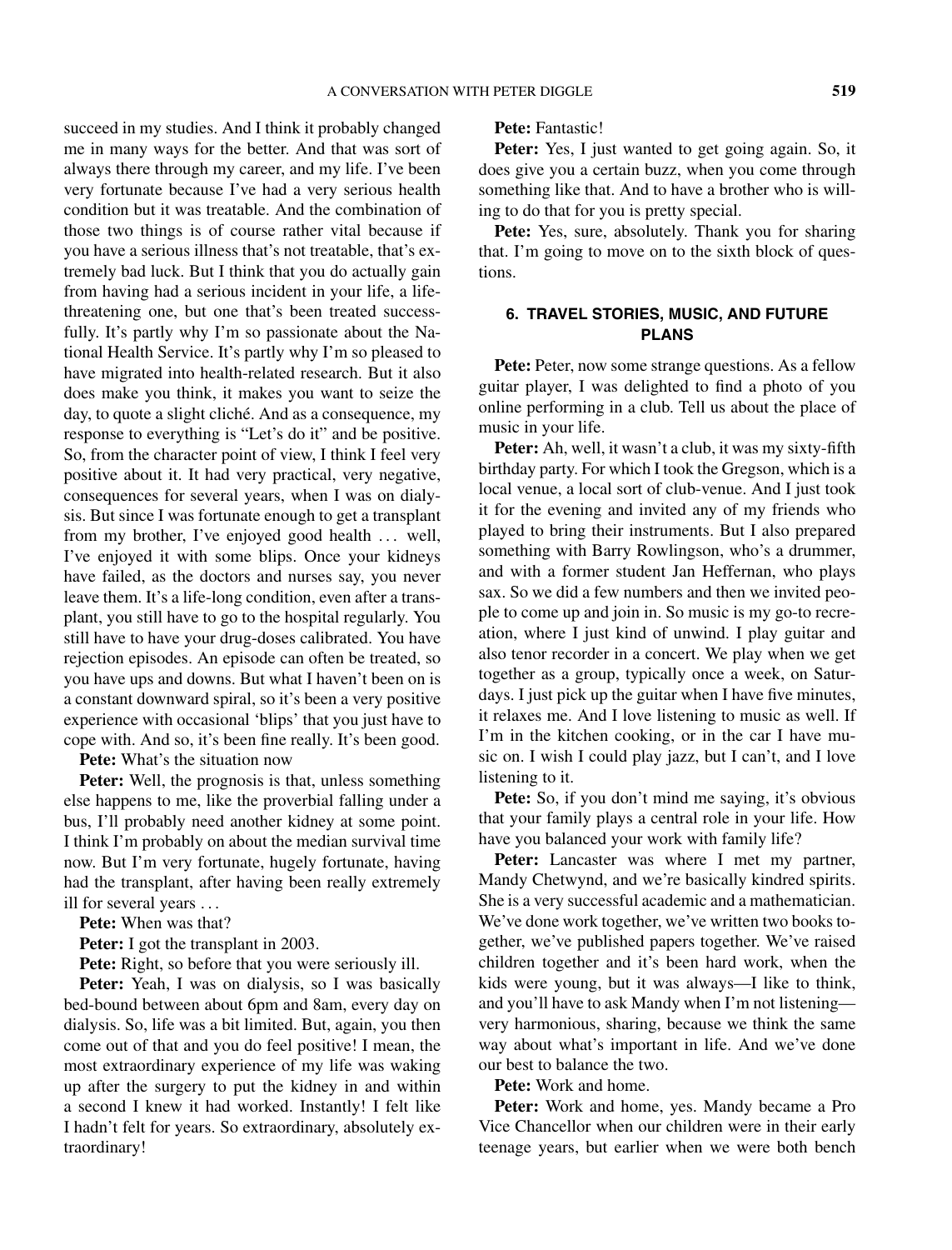academics and the kids were young, they came with us on all our research travels. So they came with us on sabbaticals to Adelaide, to Baltimore, to Belgium. Jono had been to preschools in three continents before he went to school. Hannah, who's four years younger, travelled less because by then Jono was in school, but we still travelled a fair bit. Who knows whether that was best for them or not *...* I haven't perceived it to be a problem at all, with Mandy because, as I say, we really get on so well.

**Pete:** What is your ideal weekend?

**Peter:** The ideal weekend is to get home from work on Friday, open a bottle of wine and watch a movie at home with Mandy. Saturday morning I get up early and I go and buy The Guardian. Mandy and I read The Guardian for an hour or two, and then we go and play the recorder. After that, we say "Well, what are we going to do this weekend?" because that's the programmed part of the weekend over. The rest always involves some work because both of us like to catch up over the weekend. We're not obsessed about work but we don't like leaving it to pile up and we certainly don't work to the clock, as academics don't. So then we'll say "how much work have you got to do over this weekend?" And we negotiate. When are we going to work then? And we'll say: Let's work Sunday morning or whatever. And then the rest of the time we either have friends round to dinner or go out for a quiz or just relax. Maybe we do a little bit of gardening. The one thing we used to do more, and we keep saying we should get back to, is a bit more sport because we both, for many years, played badminton for the maths department team. But I don't think either of us has played that much in the last year or two, so we really need to revive that. And, well, that's it really.

**Pete:** What have you got planned for the next 10 years? What does that look like?

**Peter:** God knows! Seriously, professionally, I would say I'm at the stage of seeing CHICAS mature, and I'm consciously taking a back seat in running it. So I want to concentrate on continuing with my supervision of the youngsters. I want to continue doing volunteer teaching in Africa and I want to write—I've got a couple of books I still want to write. So those are my professional ambitions. And, personally, we're at a stage where what Mandy and I do as a couple is bound up to some extent with what the kids do, because Jono's 23 and Hannah is 19 and in a few years' time they will be somewhere—we don't know where. Depending on where that is, it might affect where we want to be.



FIG. 7. *Peter's* 65*th birthday*, *playing the guitar*, 2015.

**Jorge:** Let me add something here to this question. In the next 10 years you will be facing retirement in some sense, right?

**Peter:** For sure. It'll be long before then, I think. I'm 67 now, so I'm not going to last another 10 years in employment. I hope my brain's still active but I certainly don't want to be coming to the office every day.

**Jorge:** That's the thing, I mean, is this something you are really thinking seriously about? Or is this something that's not important for you?

Peter: I'm doing things, I can't imagine any other way to do it. I've got my plan for ramped retirement. I'm now officially on three days a week. In practice, like most academics, I don't clock-watch, but it does mean that I am expected to do less, in the way of running the place. I handed over CHICAS to Chris Jewell, and so on. And I can see that being a continuing pro-



FIG. 8. *Family walk in the Lakes* (*Cumbria*), 2004.